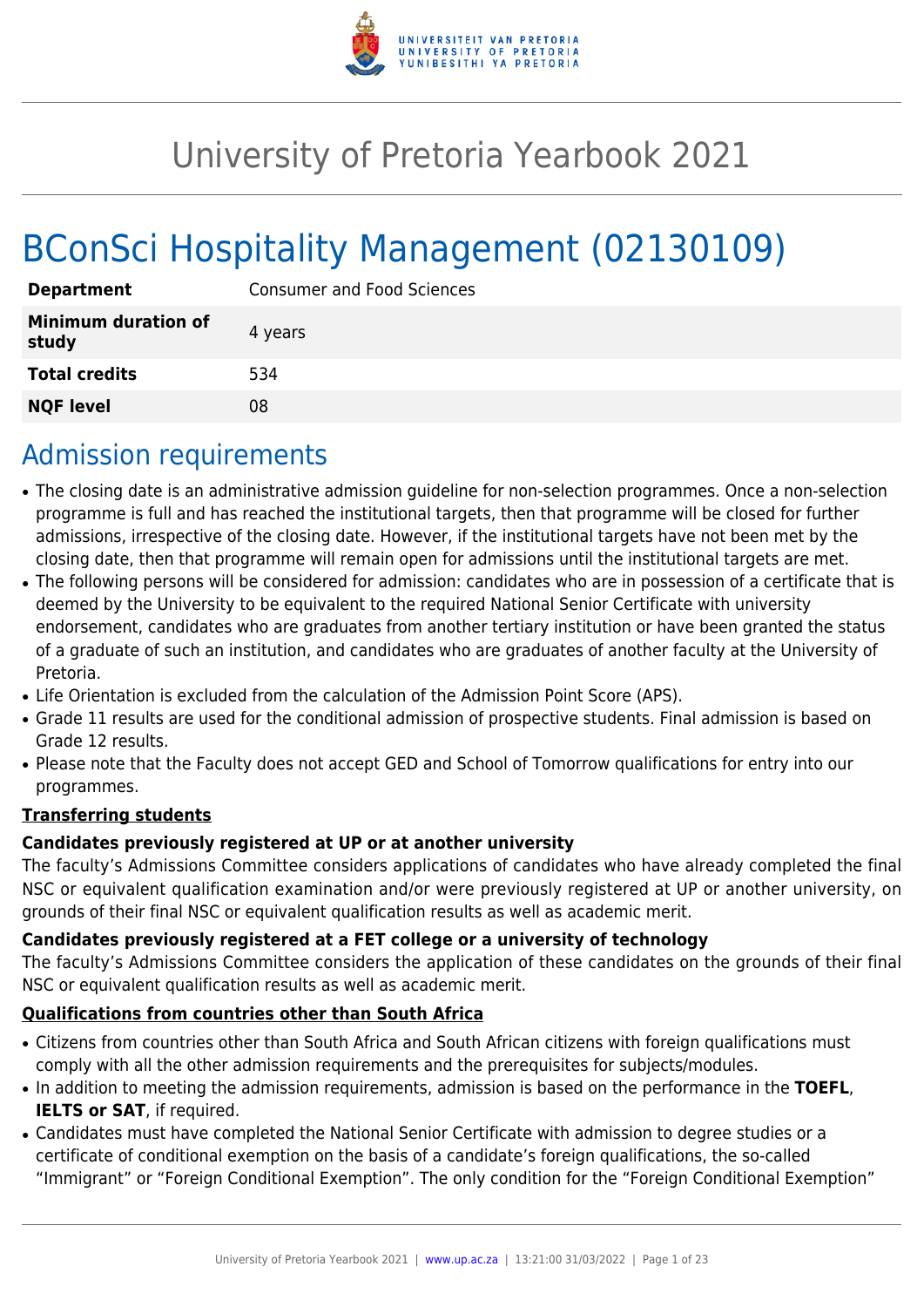

that is accepted is: 'completion of the degree course'. The exemption certificate is obtainable from Universities South Africa (USAf). Detailed information is available on the website at [click here.](http://mb.usaf.ac.za)

### **University of Pretoria website:** [click here](http://www.up.ac.za/nas)

|                                                                                | <b>Minimum requirements</b> |                    |          |            |
|--------------------------------------------------------------------------------|-----------------------------|--------------------|----------|------------|
| <b>Achievement level</b>                                                       |                             |                    |          |            |
| <b>English Home Language or</b><br><b>English First Additional</b><br>Language |                             | <b>Mathematics</b> |          | <b>APS</b> |
| NSC/IEB                                                                        | AS Level                    | NSC/IEB<br>л       | AS Level |            |
|                                                                                |                             |                    |          | 28         |

\* Cambridge A level candidates who obtained at least a D in the required subjects, will be considered for admission.

\* International Baccalaureate (IB) HL candidates who obtained at least a 4 in the required subjects, will be considered for admission.

## Promotion to next study year

A student who did not pass all the prescribed modules of a particular year of study, has to register for the outstanding modules first. With the approval of the head of the department, modules of the following year of study may be taken in advance only if no timetable clashes occur; all the requirements and prerequisites have been met and not more than a specified number of credits per semester are taken. The credits of the semester of which modules are repeated, are taken as a guideline for the calculation of the number of modules permitted.

- a. A student registers for the second year when at least 80% of the first-year module credits have been passed.
- b. A student registers for the third year when at least 85% of the module credits of the previous years have been passed.
- c. A student registers for the fourth year when at least 95% of the module credits of the previous years have been passed.

## Practical/clinical/internship information

OPI 400 (Experiential training in industry): During the first to fourth years of study students must complete a total of 600 hours experiential training in the industry to develop practical and occupational skills, participate in community engagement and provide service learning. This is equal to 3 weeks x 40 hours (120 hours) per year for the first to third year and 6 weeks x 40 hours in the fourth year to include event management, according to requirements as determined by the head of department. These credits include evidence of experiential training, service learning and community engagement during the four years of the study programme and must be successfully completed together with a complete portfolio before the degree will be conferred. Please note: Various practical and industry interaction activities support the theoretical component of TBE 220, 310 and VDS 322,VDS 414 & 424 and take place after hours to develop practical and industry skills.

## Pass with distinction

A student obtains his or her degree with distinction if a weighted average of at least 75% is obtained in the following modules:

A combination equivalent to six semester modules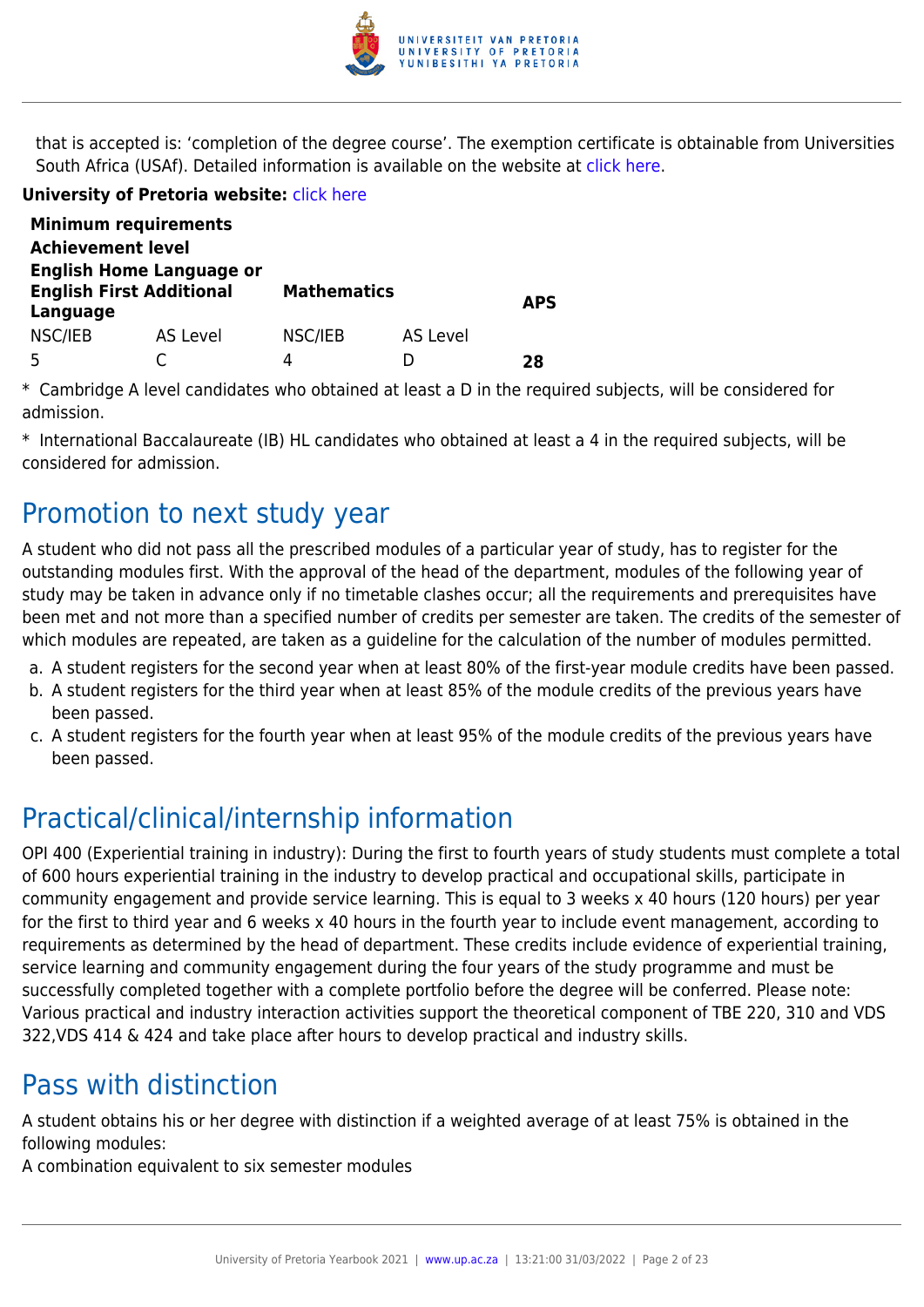

- Tourism management 310
- Food research project 480
- Large-scale food production and restaurant management 322
- Recipe development and standardisation 413
- $\bullet$  Culinary art 414, 424
- Food service management 420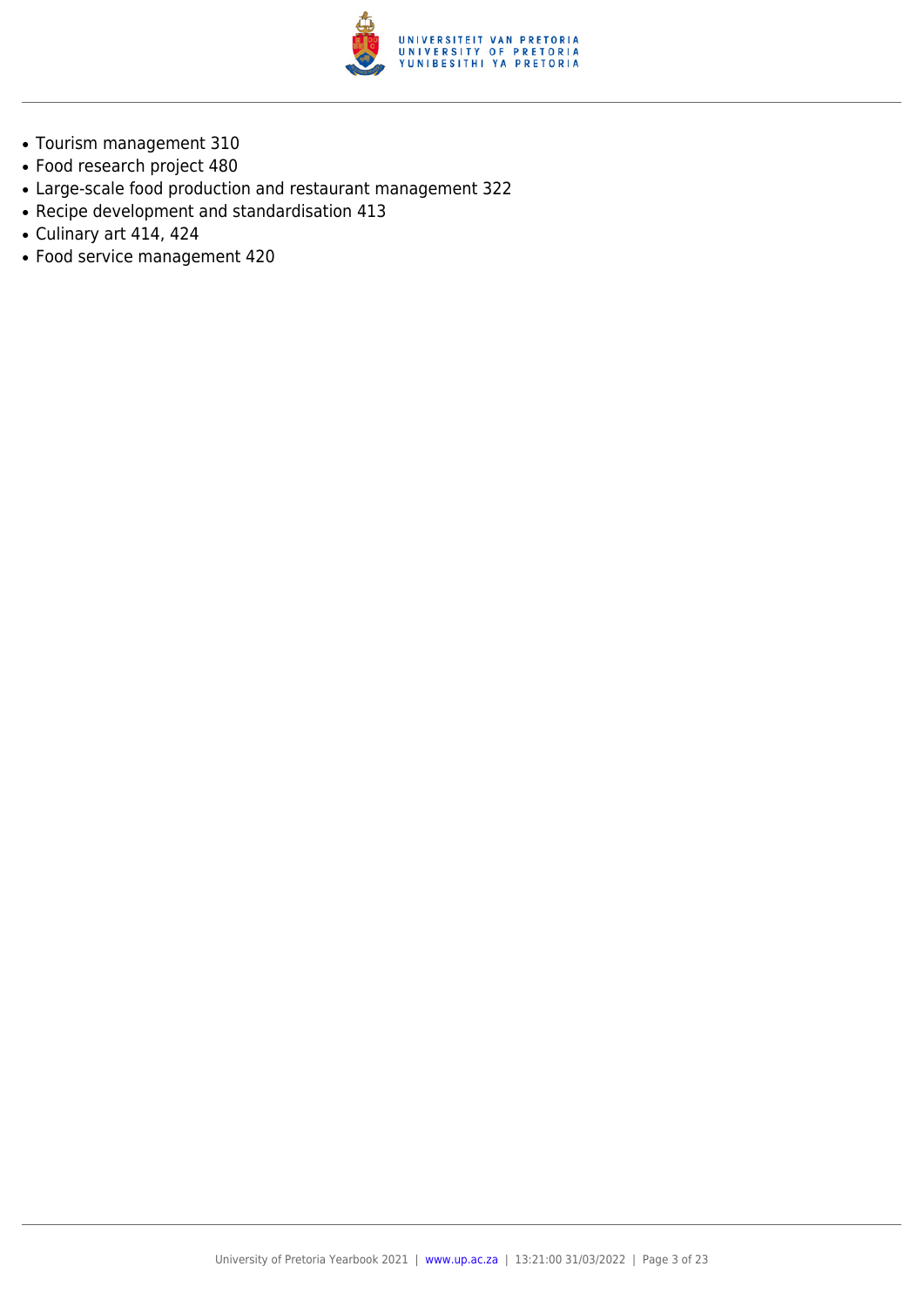

## Curriculum: Year 1

### **Minimum credits: 133**

 $Core = 119$ 

 $Fundamental = 14$ 

**Additional information:** Students who do not qualify for STK 110 must register for STK 113 and STK 123.

## **Fundamental modules**

#### **Academic information management 111 (AIM 111)**

| <b>Module credits</b>         | 4.00                                                                                                                                                                                                                                                                                                                          |
|-------------------------------|-------------------------------------------------------------------------------------------------------------------------------------------------------------------------------------------------------------------------------------------------------------------------------------------------------------------------------|
| <b>NQF Level</b>              | 05                                                                                                                                                                                                                                                                                                                            |
| Service modules               | Faculty of Engineering, Built Environment and Information Technology<br><b>Faculty of Education</b><br>Faculty of Economic and Management Sciences<br><b>Faculty of Humanities</b><br>Faculty of Law<br><b>Faculty of Health Sciences</b><br>Faculty of Natural and Agricultural Sciences<br>Faculty of Theology and Religion |
| <b>Prerequisites</b>          | No prerequisites.                                                                                                                                                                                                                                                                                                             |
| <b>Contact time</b>           | 2 lectures per week                                                                                                                                                                                                                                                                                                           |
| Language of tuition           | Module is presented in English                                                                                                                                                                                                                                                                                                |
| <b>Department</b>             | <b>Information Science</b>                                                                                                                                                                                                                                                                                                    |
| <b>Period of presentation</b> | Semester 1                                                                                                                                                                                                                                                                                                                    |
|                               |                                                                                                                                                                                                                                                                                                                               |

#### **Module content**

Find, evaluate, process, manage and present information resources for academic purposes using appropriate technology.

## **Academic information management 121 (AIM 121)**

| <b>Module credits</b>  | 4.00                                                                                                                                                                                                                                                                                                                                                                         |
|------------------------|------------------------------------------------------------------------------------------------------------------------------------------------------------------------------------------------------------------------------------------------------------------------------------------------------------------------------------------------------------------------------|
| <b>NQF Level</b>       | 05                                                                                                                                                                                                                                                                                                                                                                           |
| <b>Service modules</b> | Faculty of Engineering, Built Environment and Information Technology<br><b>Faculty of Education</b><br><b>Faculty of Economic and Management Sciences</b><br><b>Faculty of Humanities</b><br>Faculty of Law<br><b>Faculty of Health Sciences</b><br>Faculty of Natural and Agricultural Sciences<br>Faculty of Theology and Religion<br><b>Faculty of Veterinary Science</b> |
| <b>Prerequisites</b>   | No prerequisites.                                                                                                                                                                                                                                                                                                                                                            |
|                        |                                                                                                                                                                                                                                                                                                                                                                              |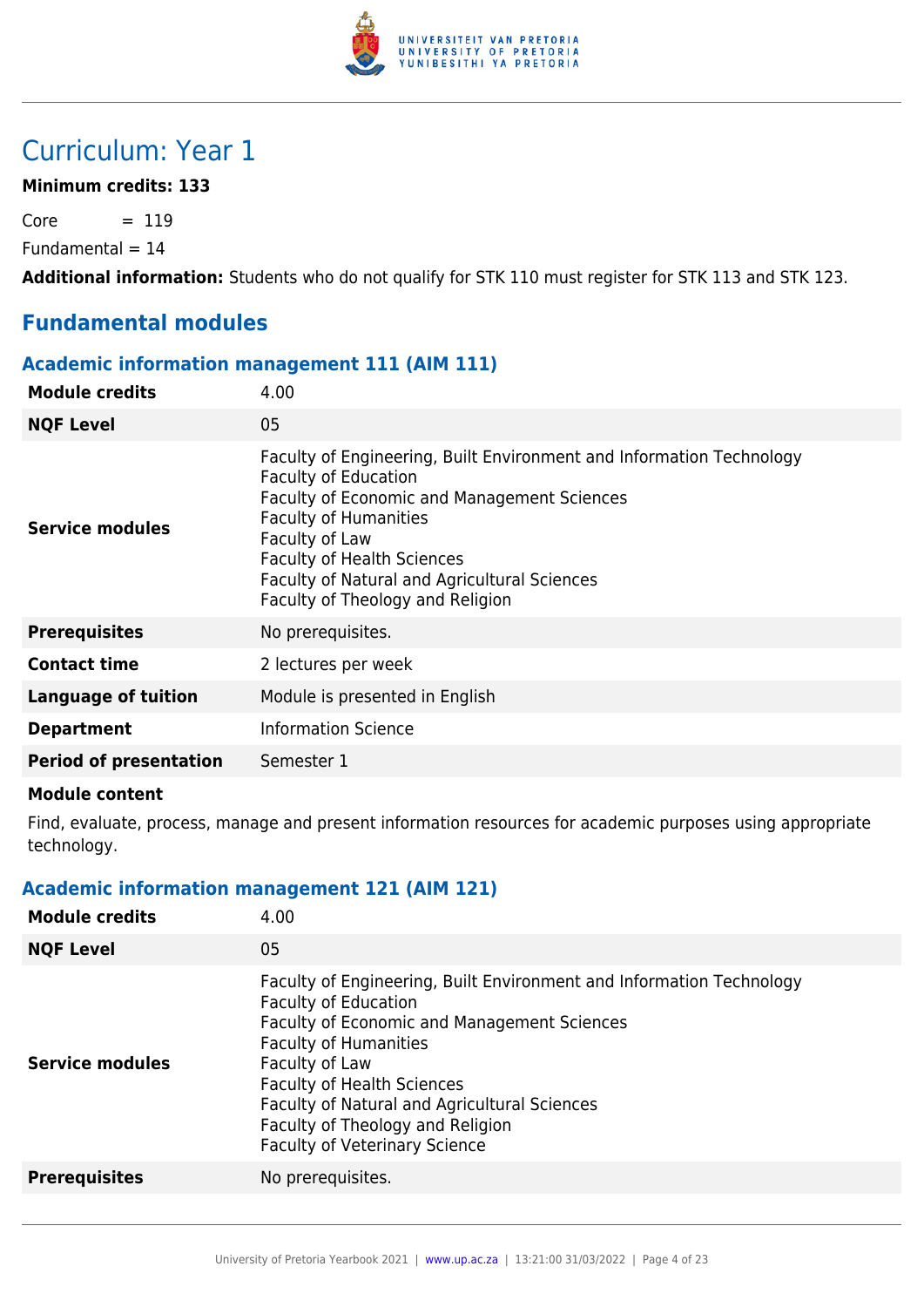

| <b>Contact time</b>           | 2 lectures per week            |
|-------------------------------|--------------------------------|
| Language of tuition           | Module is presented in English |
| <b>Department</b>             | <b>Informatics</b>             |
| <b>Period of presentation</b> | Semester 2                     |

Apply effective search strategies in different technological environments. Demonstrate the ethical and fair use of information resources. Integrate 21st-century communications into the management of academic information.

## **Language and study skills 110 (LST 110)**

| <b>Module credits</b>         | 6.00                                                                                 |
|-------------------------------|--------------------------------------------------------------------------------------|
| <b>NQF Level</b>              | 05                                                                                   |
| <b>Service modules</b>        | Faculty of Natural and Agricultural Sciences<br><b>Faculty of Veterinary Science</b> |
| <b>Prerequisites</b>          | No prerequisites.                                                                    |
| <b>Contact time</b>           | 2 lectures per week                                                                  |
| <b>Language of tuition</b>    | Module is presented in English                                                       |
| <b>Department</b>             | Unit for Academic Literacy                                                           |
| <b>Period of presentation</b> | Semester 1                                                                           |

#### **Module content**

The module aims to equip students with the ability to cope with the reading and writing demands of scientific disciplines.

## **Academic orientation 102 (UPO 102)**

| <b>Module credits</b>         | $0.00\,$                                       |
|-------------------------------|------------------------------------------------|
| <b>NQF Level</b>              | 00                                             |
| Language of tuition           | Module is presented in English                 |
| <b>Department</b>             | Natural and Agricultural Sciences Deans Office |
| <b>Period of presentation</b> | Year                                           |

## **Core modules**

## **Marketing management 120 (BEM 120)**

| <b>Module credits</b>  | 10.00                                                                                                                                                       |
|------------------------|-------------------------------------------------------------------------------------------------------------------------------------------------------------|
| <b>NQF Level</b>       | 05                                                                                                                                                          |
| <b>Service modules</b> | Faculty of Engineering, Built Environment and Information Technology<br><b>Faculty of Humanities</b><br><b>Faculty of Natural and Agricultural Sciences</b> |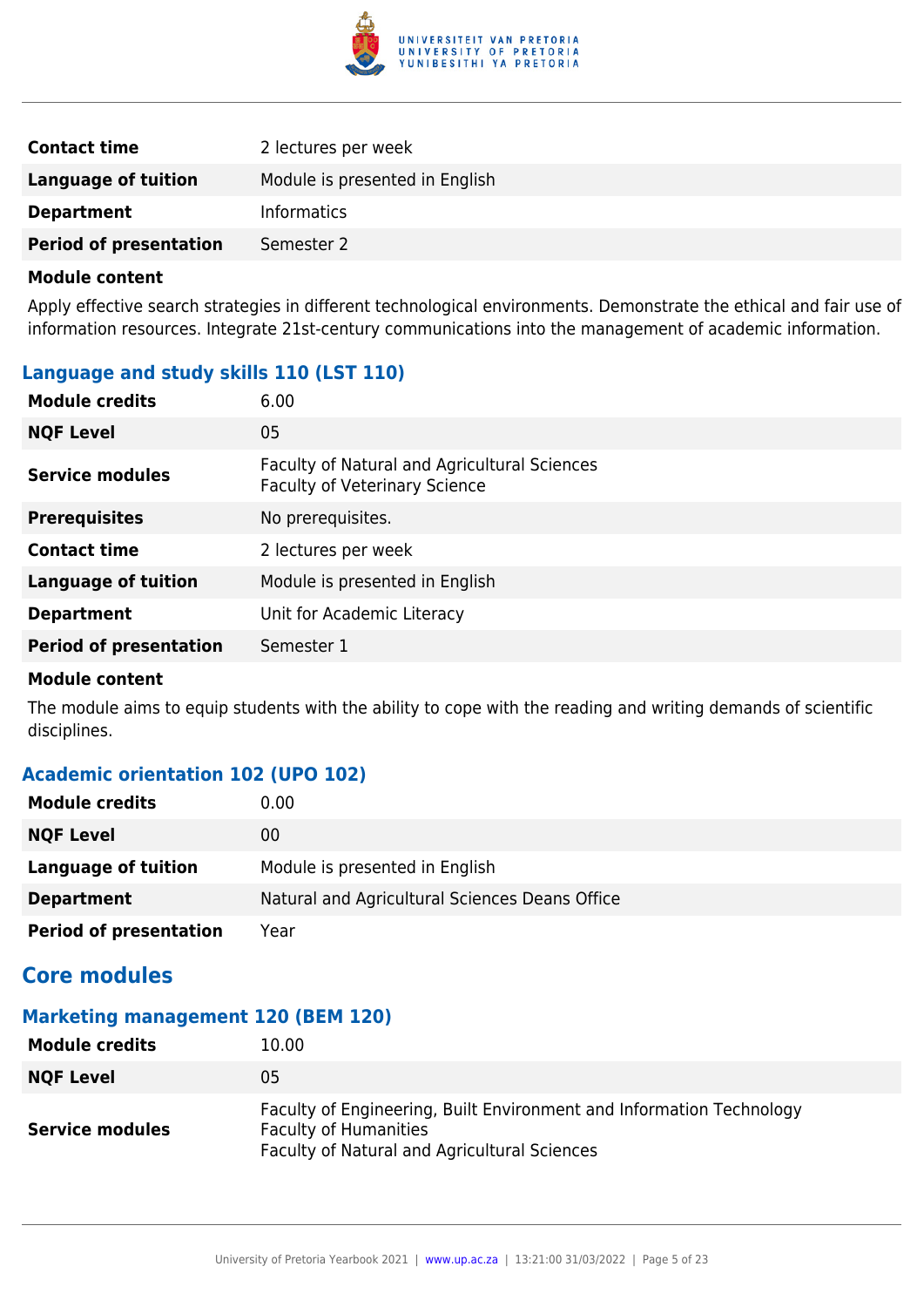

| <b>Contact time</b>           | 3 lectures per week            |
|-------------------------------|--------------------------------|
| <b>Language of tuition</b>    | Module is presented in English |
| <b>Department</b>             | Marketing Management           |
| <b>Period of presentation</b> | Semester 2                     |

This module provides an overview of the fundamentals of marketing by considering the exchange process, customer value, marketing research and the development of a marketing plan. It also addresses the marketing mix elements with specific focus on the seven service marketing elements namely the service product, physical evidence, people, process, distribution, pricing and integrated marketing communication.

## **Economics 110 (EKN 110)**

| <b>Module credits</b>         | 10.00                                                                                                                                                                               |
|-------------------------------|-------------------------------------------------------------------------------------------------------------------------------------------------------------------------------------|
| <b>NQF Level</b>              | 05                                                                                                                                                                                  |
| <b>Service modules</b>        | Faculty of Engineering, Built Environment and Information Technology<br><b>Faculty of Education</b><br><b>Faculty of Humanities</b><br>Faculty of Natural and Agricultural Sciences |
| <b>Prerequisites</b>          | No prerequisites.                                                                                                                                                                   |
| <b>Contact time</b>           | 1 discussion class per week, 2 lectures per week                                                                                                                                    |
| <b>Language of tuition</b>    | Module is presented in English                                                                                                                                                      |
| <b>Department</b>             | Economics                                                                                                                                                                           |
| <b>Period of presentation</b> | Semester 1                                                                                                                                                                          |

#### **Module content**

This module deals with the core principles of economics. A distinction between macroeconomics and microeconomics is made. A discussion of the market system and circular flow of goods, services and money is followed by a section dealing with microeconomic principles, including demand and supply analysis, consumer behaviour and utility maximisation, production and the costs thereof, and the different market models and firm behaviour. Labour market institutions and issues, wage determination, as well as income inequality and poverty are also addressed. A section of money, banking, interest rates and monetary policy concludes the course.

## **Economics 120 (EKN 120)**

| <b>Module credits</b>  | 10.00                                                                                                                                                                               |
|------------------------|-------------------------------------------------------------------------------------------------------------------------------------------------------------------------------------|
| <b>NQF Level</b>       | 05                                                                                                                                                                                  |
| <b>Service modules</b> | Faculty of Engineering, Built Environment and Information Technology<br><b>Faculty of Education</b><br><b>Faculty of Humanities</b><br>Faculty of Natural and Agricultural Sciences |
| <b>Prerequisites</b>   | EKN 110 GS or EKN 113 GS and at least 4 (50-59%) in Mathematics in the Grade<br>12 examination or 60% in STK 113 and concurrently registered for STK 123                            |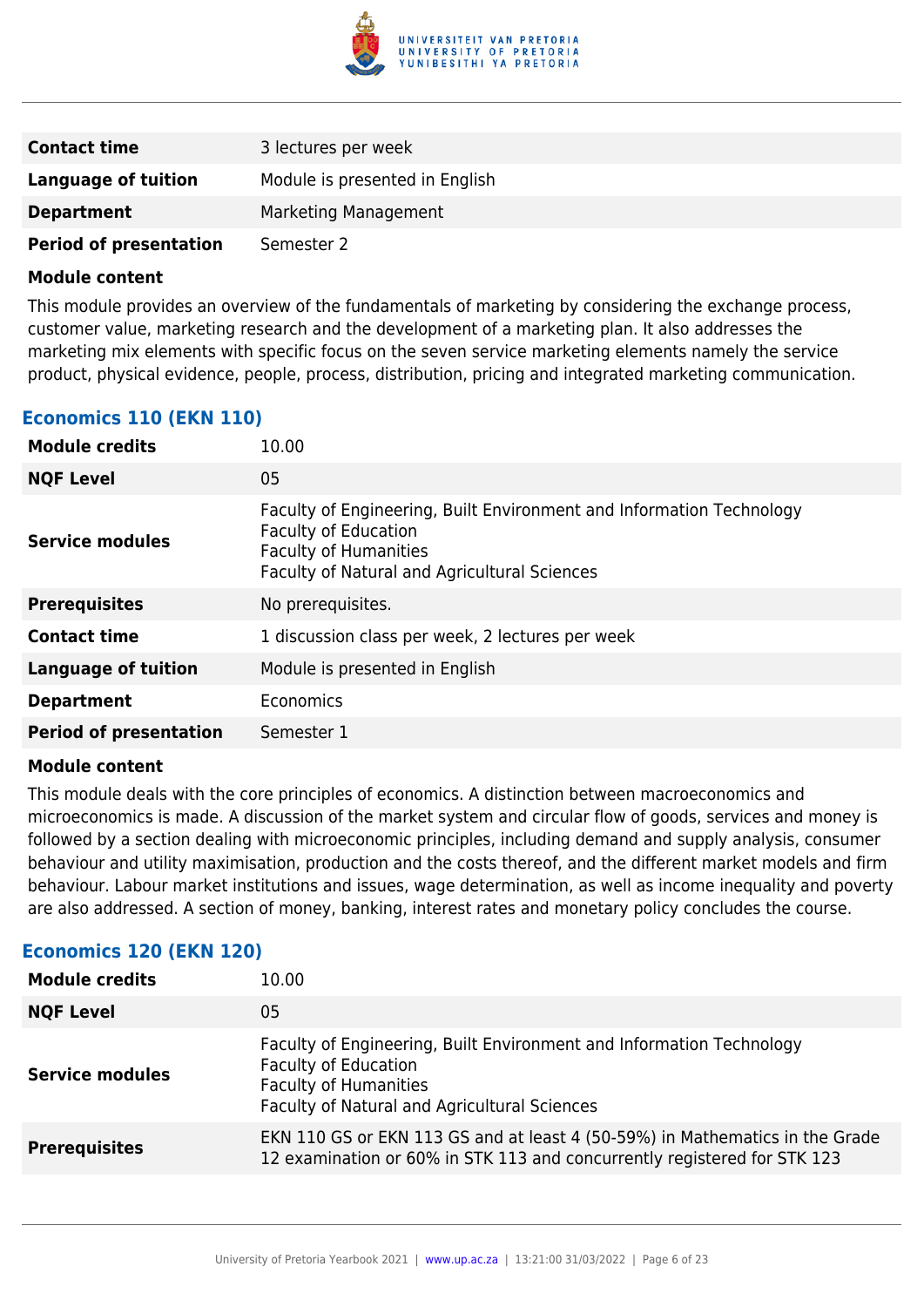

| <b>Contact time</b>           | 1 discussion class per week, 2 lectures per week |
|-------------------------------|--------------------------------------------------|
| Language of tuition           | Module is presented in English                   |
| <b>Department</b>             | Economics                                        |
| <b>Period of presentation</b> | Semester 2                                       |

This module deals with the core principles of economics, especially macroeconomic measurement the private and public sectors of the South African economy receive attention, while basic macroeconomic relationships and the measurement of domestic output and national income are discussed. Aggregate demand and supply analysis stands core to this course which is also used to introduce students to the analysis of economic growth, unemployment and inflation. The microeconomics of government is addressed in a separate section, followed by a section on international economics, focusing on international trade, exchange rates and the balance of payments. The economics of developing countries and South Africa in the global economy conclude the course.

#### **Financial accounting 111 (FRK 111)**

| <b>Module credits</b>         | 10.00                                                                                                                                                                 |
|-------------------------------|-----------------------------------------------------------------------------------------------------------------------------------------------------------------------|
| <b>NQF Level</b>              | 05                                                                                                                                                                    |
| Service modules               | Faculty of Engineering, Built Environment and Information Technology<br><b>Faculty of Education</b><br>Faculty of Law<br>Faculty of Natural and Agricultural Sciences |
| <b>Prerequisites</b>          | No prerequisites.                                                                                                                                                     |
| <b>Contact time</b>           | 4 lectures per week                                                                                                                                                   |
| <b>Language of tuition</b>    | Module is presented in English                                                                                                                                        |
| <b>Department</b>             | Accounting                                                                                                                                                            |
| <b>Period of presentation</b> | Semester 1                                                                                                                                                            |

#### **Module content**

The nature and function of accounting; the development of accounting; financial position; financial result; the recording process; processing of accounting data; treatment of VAT; elementary income statement and balance sheet; flow of documents; accounting systems; introduction to internal control and internal control measures; bank reconciliations; control accounts; adjustments; financial statements of a sole proprietorship; the accounting framework.

#### **Financial accounting 122 (FRK 122)**

| <b>Module credits</b>  | 12.00                                                                                                                                  |
|------------------------|----------------------------------------------------------------------------------------------------------------------------------------|
| <b>NQF Level</b>       | 05                                                                                                                                     |
| <b>Service modules</b> | Faculty of Engineering, Built Environment and Information Technology<br>Faculty of Law<br>Faculty of Natural and Agricultural Sciences |
| <b>Prerequisites</b>   | FRK 111 GS or FRK 133, FRK 143                                                                                                         |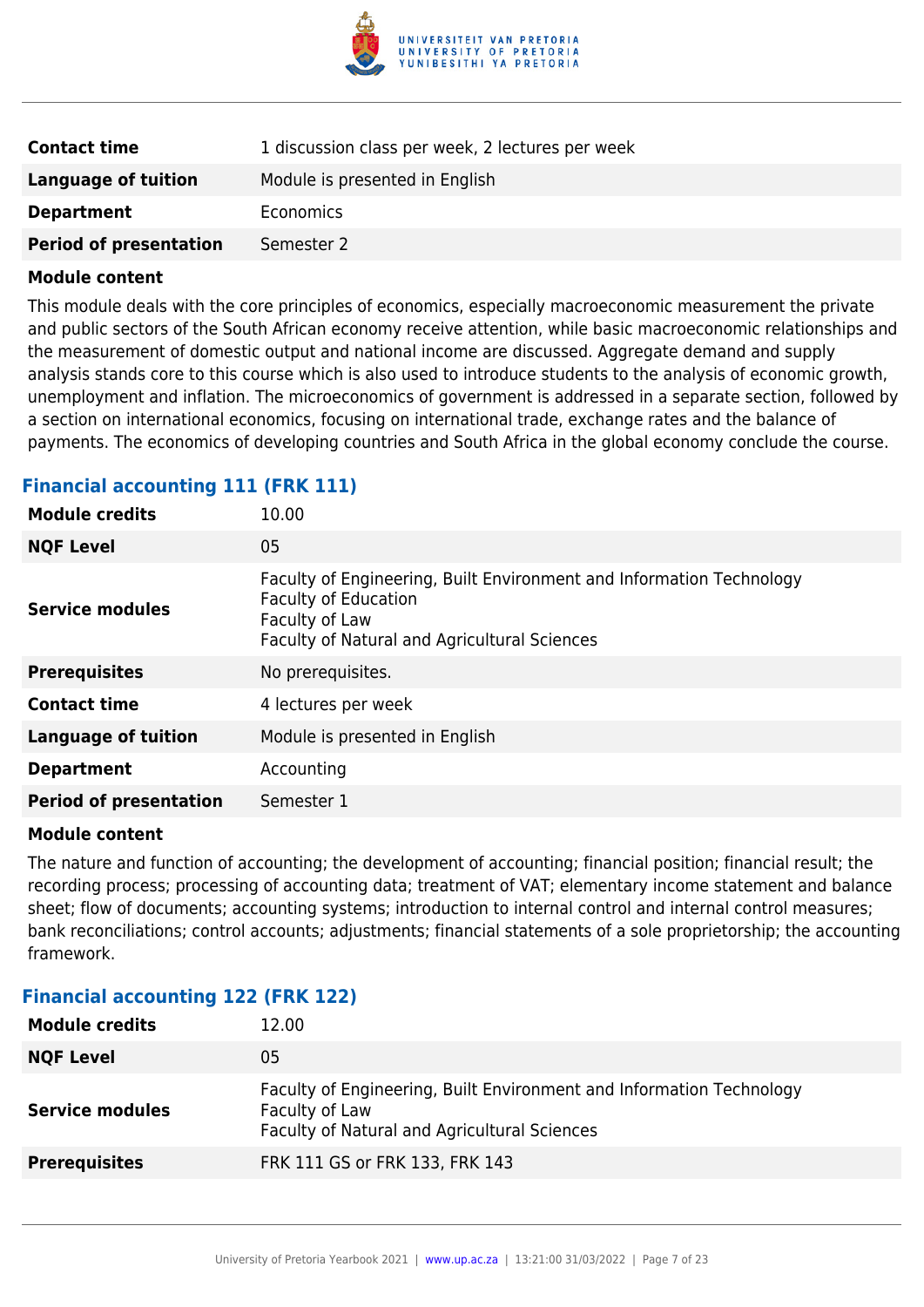

| <b>Contact time</b>           | 4 lectures per week            |
|-------------------------------|--------------------------------|
| Language of tuition           | Module is presented in English |
| <b>Department</b>             | Accounting                     |
| <b>Period of presentation</b> | Semester 2                     |

Budgeting, payroll accounting, taxation – income tax and an introduction to other types of taxes, credit and the new Credit Act, insurance, accounting for inventories (focus on inventory and the accounting entries, not calculations), interpretation of financial statements.

## **Physiology 110 (FSG 110)**

| 6.00                                                                         |
|------------------------------------------------------------------------------|
| 05                                                                           |
| <b>Faculty of Humanities</b><br>Faculty of Natural and Agricultural Sciences |
| No prerequisites.                                                            |
| 3 lectures per week                                                          |
| Module is presented in English                                               |
| Physiology                                                                   |
| Semester 1                                                                   |
|                                                                              |

#### **Module content**

Introduction (terminology and anatomical orientation); chemical principles; cytology and histology; neurophysiology and the senses; haematology and body fluids; cardiovascular system.

## **Physiology 120 (FSG 120)**

| <b>Module credits</b>         | 6.00                                                                         |
|-------------------------------|------------------------------------------------------------------------------|
| <b>NQF Level</b>              | 05                                                                           |
| <b>Service modules</b>        | <b>Faculty of Humanities</b><br>Faculty of Natural and Agricultural Sciences |
| <b>Prerequisites</b>          | <b>FSG 110</b>                                                               |
| <b>Contact time</b>           | 3 lectures per week                                                          |
| <b>Language of tuition</b>    | Module is presented in English                                               |
| <b>Department</b>             | Physiology                                                                   |
| <b>Period of presentation</b> | Semester 2                                                                   |

#### **Module content**

Respiratory system; nutrition; digestion and metabolism; kidneys and acid-base equilibrium; endocrinology; reproduction physiology and reproduction; skin and body temperatures.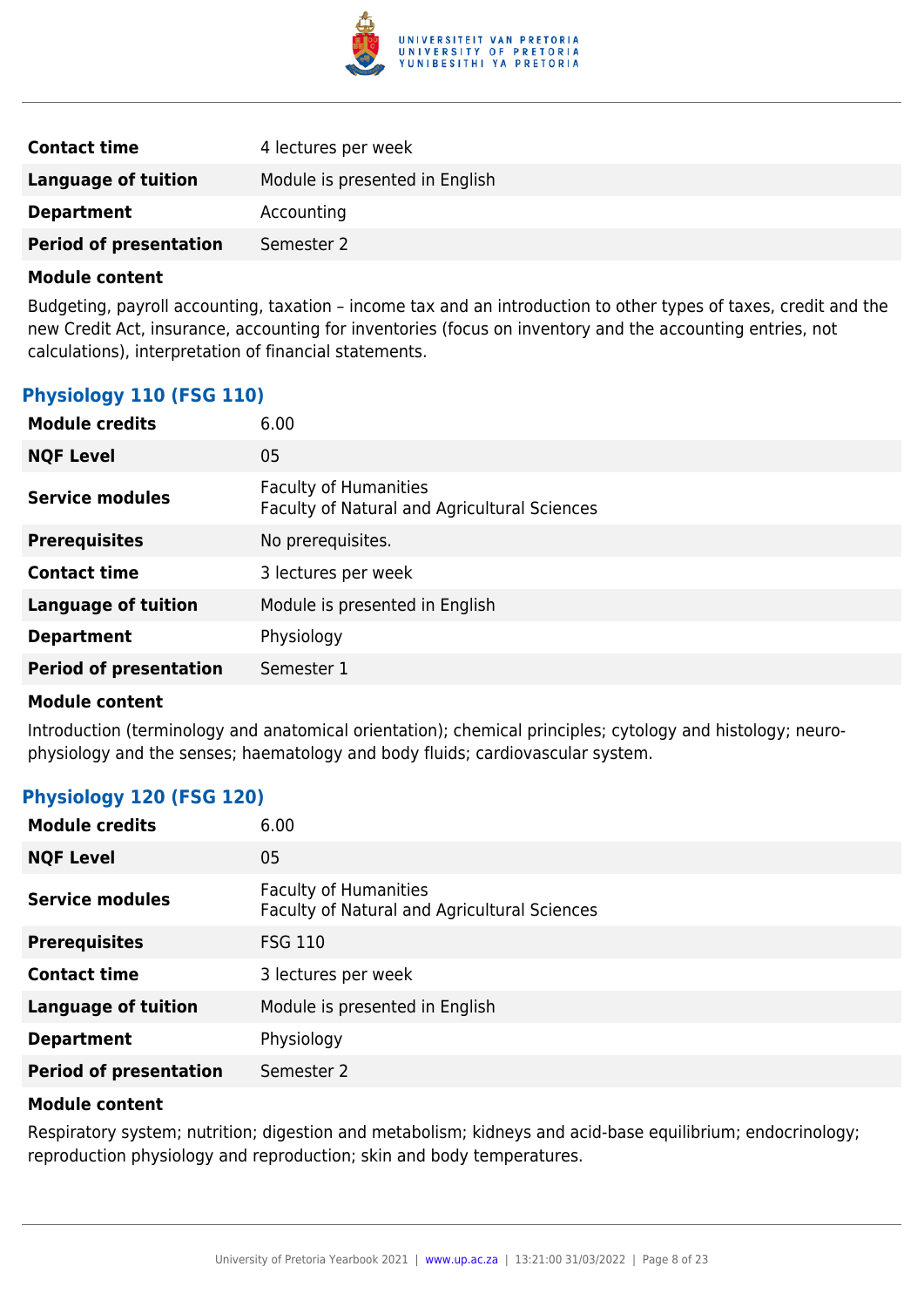

#### **Informatics 183 (INF 183)**

| <b>Module credits</b>         | 3.00                           |
|-------------------------------|--------------------------------|
| <b>NQF Level</b>              | 05                             |
| <b>Prerequisites</b>          | No prerequisites.              |
| <b>Contact time</b>           | 1 practical per week           |
| <b>Language of tuition</b>    | Module is presented in English |
| <b>Department</b>             | <b>Informatics</b>             |
| <b>Period of presentation</b> | Year                           |
| <b>Module content</b>         |                                |

Computer processing of accounting information.

## **Design principles 111 (OBG 111)**

| <b>Module credits</b>         | 7.00                                     |
|-------------------------------|------------------------------------------|
| <b>NQF Level</b>              | 05                                       |
| <b>Prerequisites</b>          | No prerequisites.                        |
| <b>Contact time</b>           | 1 lecture per week, 1 practical per week |
| <b>Language of tuition</b>    | Module is presented in English           |
| <b>Department</b>             | <b>Consumer and Food Sciences</b>        |
| <b>Period of presentation</b> | Semester 1                               |

#### **Module content**

An introduction to the elements and principles of design as is applicable to interior and clothing design and food preparation. Colour theory.

## **Business management 114 (OBS 114)**

| <b>Module credits</b>         | 10.00                                                                                                                                                                               |
|-------------------------------|-------------------------------------------------------------------------------------------------------------------------------------------------------------------------------------|
| <b>NQF Level</b>              | 05                                                                                                                                                                                  |
| <b>Service modules</b>        | Faculty of Engineering, Built Environment and Information Technology<br><b>Faculty of Education</b><br><b>Faculty of Humanities</b><br>Faculty of Natural and Agricultural Sciences |
| <b>Prerequisites</b>          | May not be included in the same curriculum as OBS 155                                                                                                                               |
| <b>Contact time</b>           | 3 lectures per week                                                                                                                                                                 |
| <b>Language of tuition</b>    | Module is presented in English                                                                                                                                                      |
| <b>Department</b>             | <b>Business Management</b>                                                                                                                                                          |
| <b>Period of presentation</b> | Semester 1                                                                                                                                                                          |
|                               |                                                                                                                                                                                     |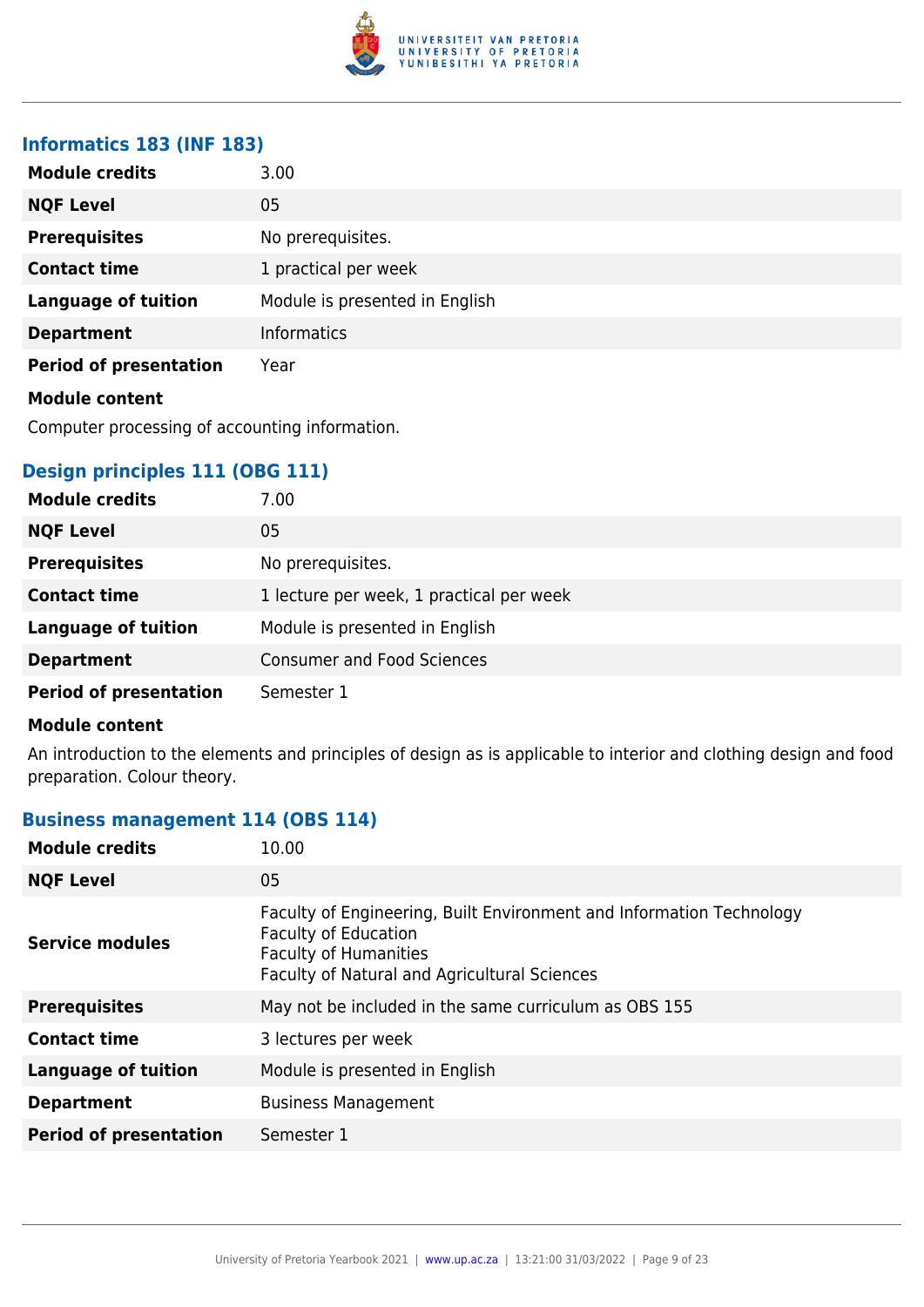

The entrepreneurial mind-set; managers and managing; values, attitudes, emotions, and culture: the manager as a person; ethics and social responsibility; decision making; leadership and responsible leadership; effective groups and teams; managing organizational structure and culture inclusive of the different functions of a generic organisation and how they interact (marketing; finance; operations; human resources and general management); contextualising Sustainable Development Goals (SDG) in each of the topics.

| <b>Module credits</b>         | 10.00                                                                                                                                                                               |
|-------------------------------|-------------------------------------------------------------------------------------------------------------------------------------------------------------------------------------|
| <b>NQF Level</b>              | 05                                                                                                                                                                                  |
| <b>Service modules</b>        | Faculty of Engineering, Built Environment and Information Technology<br><b>Faculty of Education</b><br><b>Faculty of Humanities</b><br>Faculty of Natural and Agricultural Sciences |
| <b>Prerequisites</b>          | Admission to the examination in OBS 114                                                                                                                                             |
| <b>Contact time</b>           | 3 lectures per week                                                                                                                                                                 |
| <b>Language of tuition</b>    | Module is presented in English                                                                                                                                                      |
| <b>Department</b>             | <b>Business Management</b>                                                                                                                                                          |
| <b>Period of presentation</b> | Semester 2                                                                                                                                                                          |
|                               |                                                                                                                                                                                     |

## **Business management 124 (OBS 124)**

### **Module content**

Value chain management: functional strategies for competitive advantage; human resource management; managing diverse employees in a multicultural environment; motivation and performance; using advanced information technology to increase performance; production and operations management; financial management; corporate entrepreneurship.

## **Statistics 110 (STK 110)**

| <b>Module credits</b>         | 13.00                                                                                                                                                                               |
|-------------------------------|-------------------------------------------------------------------------------------------------------------------------------------------------------------------------------------|
| <b>NQF Level</b>              | 05                                                                                                                                                                                  |
| <b>Service modules</b>        | Faculty of Engineering, Built Environment and Information Technology<br><b>Faculty of Education</b><br><b>Faculty of Humanities</b><br>Faculty of Natural and Agricultural Sciences |
| <b>Prerequisites</b>          | At least 5 (60-69%) in Mathematics in the Grade 12 examination. Candidates who<br>do not qualify for STK 110 must register for STK 113 and STK 123                                  |
| <b>Contact time</b>           | 1 practical per week, 1 tutorial per week, 3 lectures per week                                                                                                                      |
| <b>Language of tuition</b>    | Module is presented in English                                                                                                                                                      |
| <b>Department</b>             | <b>Statistics</b>                                                                                                                                                                   |
| <b>Period of presentation</b> | Semester 1                                                                                                                                                                          |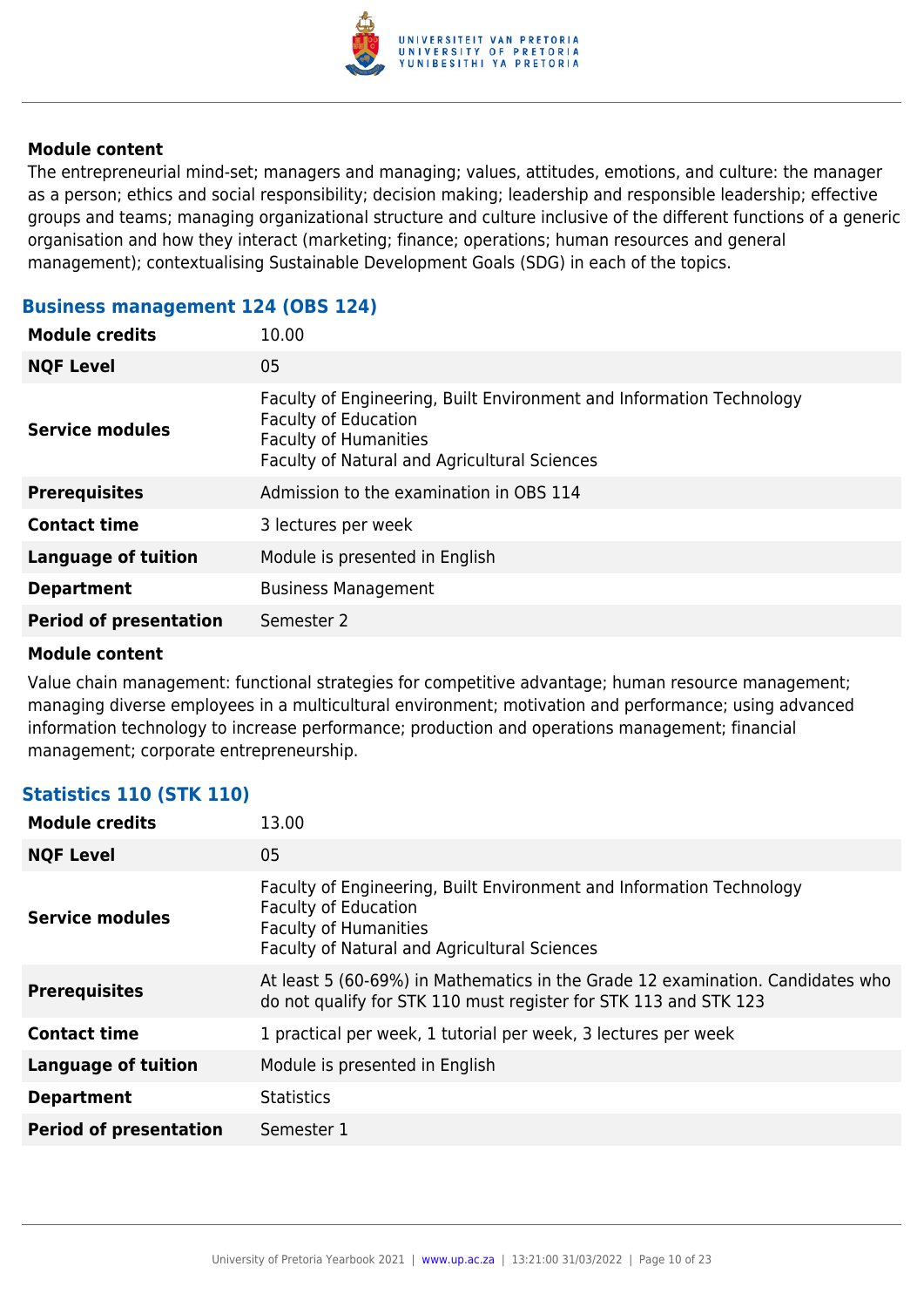

Descriptive statistics:

Sampling and the collection of data; frequency distributions and graphical representations. Descriptive measures of location and dispersion.

Probability and inference:

Introductory probability theory and theoretical distributions. Sampling distributions. Estimation theory and hypothesis testing of sampling averages and proportions (one and two-sample cases). Supporting mathematical concepts. Statistical concepts are demonstrated and interpreted through practical coding and simulation within a data science framework.

## **Basic food preparation 111 (VDS 111)**

| <b>Module credits</b>         | 6.00                                                                    |
|-------------------------------|-------------------------------------------------------------------------|
| <b>NQF Level</b>              | 05                                                                      |
| <b>Service modules</b>        | <b>Faculty of Health Sciences</b>                                       |
| <b>Prerequisites</b>          | No prerequisites.                                                       |
| <b>Contact time</b>           | 0.5 practical per week, 1 discussion class per week, 1 lecture per week |
| <b>Language of tuition</b>    | Module is presented in English                                          |
| <b>Department</b>             | <b>Consumer and Food Sciences</b>                                       |
| <b>Period of presentation</b> | Semester 1                                                              |
|                               |                                                                         |

#### **Module content**

Module 1: Basic food preparation and food preparation techniques. Mise en place, weighing and measurement techniques, equipment and terminology as applied in food preparation. History of the foodservice industry and contemporary chefs. Basic food quality control.

Module 2: Food preparation basics of the following: stocks, soups and sauces

## **Basic food preparation 121 (VDS 121)**

| <b>Module credits</b>         | 6.00                                     |
|-------------------------------|------------------------------------------|
| <b>NQF Level</b>              | 05                                       |
| <b>Service modules</b>        | <b>Faculty of Health Sciences</b>        |
| <b>Prerequisites</b>          | VDS 111                                  |
| <b>Contact time</b>           | 1 lecture per week, 1 practical per week |
| <b>Language of tuition</b>    | Module is presented in English           |
| <b>Department</b>             | <b>Consumer and Food Sciences</b>        |
| <b>Period of presentation</b> | Semester 2                               |

#### **Module content**

Module 1: Principles and practices of food preparation and cooking techniques. Mise en place, weighing and measurement techniques, equipment and terminology as applied in food preparation. Basic food quality control. Module 2: Food preparation basics of the following: starches and cereals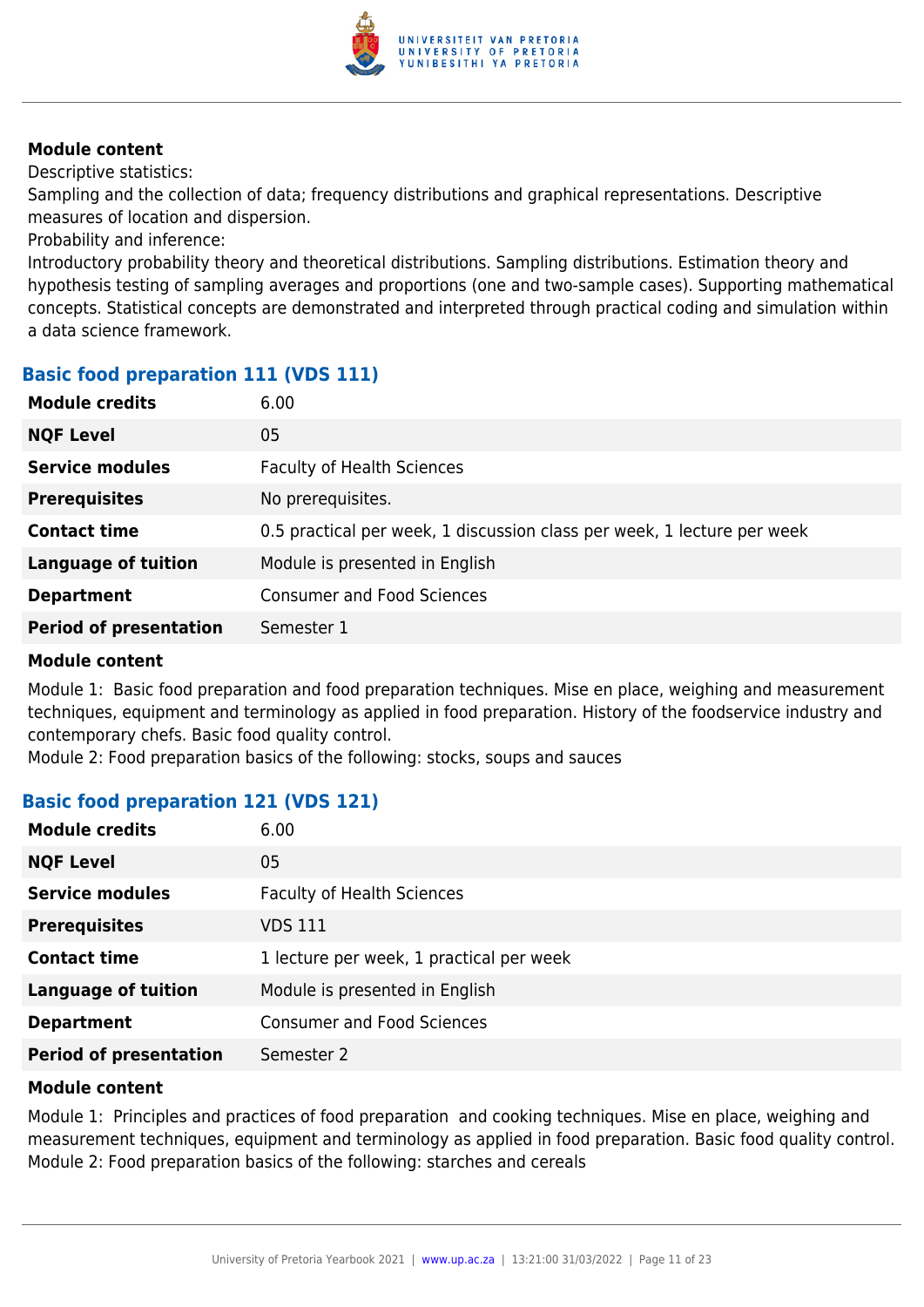

## Curriculum: Year 2

**Minimum credits: 128**

## **Core modules**

| <b>Labour relations 320 (ABV 320)</b> |                                                                                                                                                      |
|---------------------------------------|------------------------------------------------------------------------------------------------------------------------------------------------------|
| <b>Module credits</b>                 | 20.00                                                                                                                                                |
| <b>NQF Level</b>                      | 07                                                                                                                                                   |
| <b>Service modules</b>                | Faculty of Engineering, Built Environment and Information Technology<br><b>Faculty of Humanities</b><br>Faculty of Natural and Agricultural Sciences |
| <b>Prerequisites</b>                  | No prerequisites.                                                                                                                                    |
| <b>Contact time</b>                   | 3 lectures per week                                                                                                                                  |
| <b>Language of tuition</b>            | Module is presented in English                                                                                                                       |
| <b>Department</b>                     | Human Resource Management                                                                                                                            |
| <b>Period of presentation</b>         | Semester 2                                                                                                                                           |
|                                       |                                                                                                                                                      |

#### **Module content**

The theoretical basis of Labour Relations

In this section the basic concepts, historical context and theoretical approaches to the field of labour relations will be discussed. The institutional framework in which labour relations operates, will be addressed with particular emphasis on the structural mechanisms and institutional processes. The service relationship that forms the basis of labour relations practices, will also be analysed.

Labour Relations practice

In this section students are taught the conceptual and practical skills related to practice aspects such as handling of grievances, disciplining, retrenchments, collective bargaining, industrial action and dispute resolution.

## **Consumer behaviour 212 (BEM 212)**

| <b>Module credits</b>         | 16.00                                                                                                                                                |
|-------------------------------|------------------------------------------------------------------------------------------------------------------------------------------------------|
| <b>NQF Level</b>              | 07                                                                                                                                                   |
| <b>Service modules</b>        | Faculty of Engineering, Built Environment and Information Technology<br><b>Faculty of Humanities</b><br>Faculty of Natural and Agricultural Sciences |
| <b>Prerequisites</b>          | <b>BEM 120 GS</b>                                                                                                                                    |
| <b>Contact time</b>           | 3 lectures per week                                                                                                                                  |
| <b>Language of tuition</b>    | Module is presented in English                                                                                                                       |
| <b>Department</b>             | Marketing Management                                                                                                                                 |
| <b>Period of presentation</b> | Semester 1                                                                                                                                           |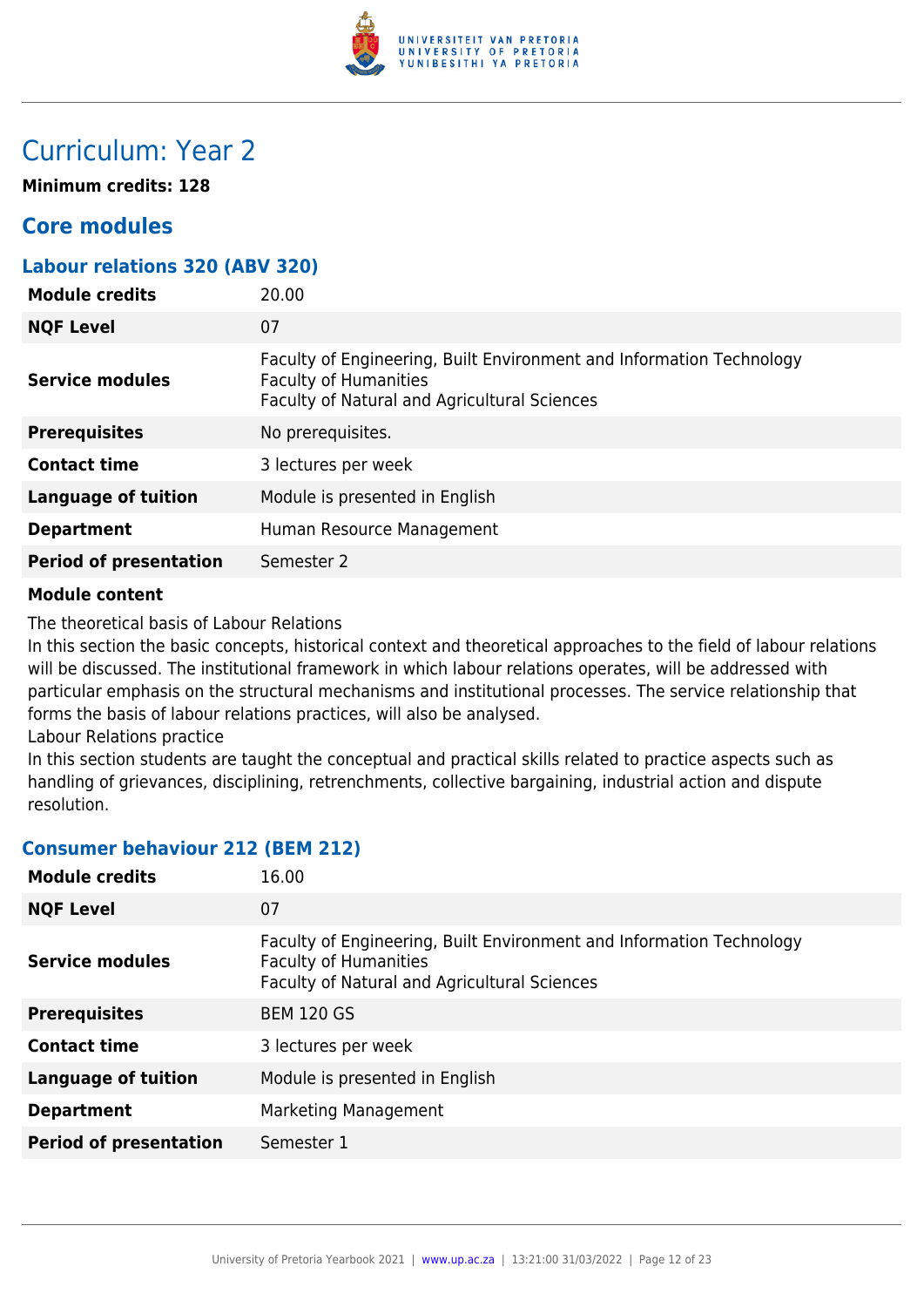

Internal and external influencing factors of consumer behaviour, the consumer's decision process and application fields of consumer behaviour, consumerisms and social responsibility, buying behaviour of consumers in both product and service related industries, consumer psychology and the influence thereof on buying behaviour, psychology of pricing, influencing factors in consumer buying behaviour, the impact of various forms of marketing communication on buying behaviour.

#### **Business law 210 (BER 210)**

| <b>Module credits</b>         | 16.00                                                                                                                                                               |
|-------------------------------|---------------------------------------------------------------------------------------------------------------------------------------------------------------------|
| <b>NQF Level</b>              | 06                                                                                                                                                                  |
| <b>Service modules</b>        | Faculty of Engineering, Built Environment and Information Technology<br>Faculty of Economic and Management Sciences<br>Faculty of Natural and Agricultural Sciences |
| <b>Prerequisites</b>          | No prerequisites.                                                                                                                                                   |
| <b>Contact time</b>           | 1 discussion class per week, 2 lectures per week                                                                                                                    |
| <b>Language of tuition</b>    | Module is presented in English                                                                                                                                      |
| <b>Department</b>             | Mercantile Law                                                                                                                                                      |
| <b>Period of presentation</b> | Semester 1                                                                                                                                                          |
|                               |                                                                                                                                                                     |

#### **Module content**

Basic principles of law of contract. Law of sales, credit agreements, lease.

## **Business management 210 (OBS 210)**

| <b>Module credits</b>         | 16.00                                                                                                                                                      |
|-------------------------------|------------------------------------------------------------------------------------------------------------------------------------------------------------|
| <b>NQF Level</b>              | 06                                                                                                                                                         |
| <b>Service modules</b>        | Faculty of Engineering, Built Environment and Information Technology<br><b>Faculty of Education</b><br><b>Faculty of Natural and Agricultural Sciences</b> |
| <b>Prerequisites</b>          | OBS 114 or 124 with admission to the examination in the other                                                                                              |
| <b>Language of tuition</b>    | Module is presented in English                                                                                                                             |
| <b>Department</b>             | <b>Business Management</b>                                                                                                                                 |
| <b>Period of presentation</b> | Semester 1                                                                                                                                                 |

#### **Module content**

Logistics management

The role of logistics in an enterprise; definition and scope of customer service; electronic and other logistics information systems; inventory management; materials management with special reference to Japanese systems; management of the supply chain. Methods of transport and transport costs; types and costs of warehousing; electronic aids in materials handling; cost and price determination of purchases; organising for logistics management; methods for improving logistics performance.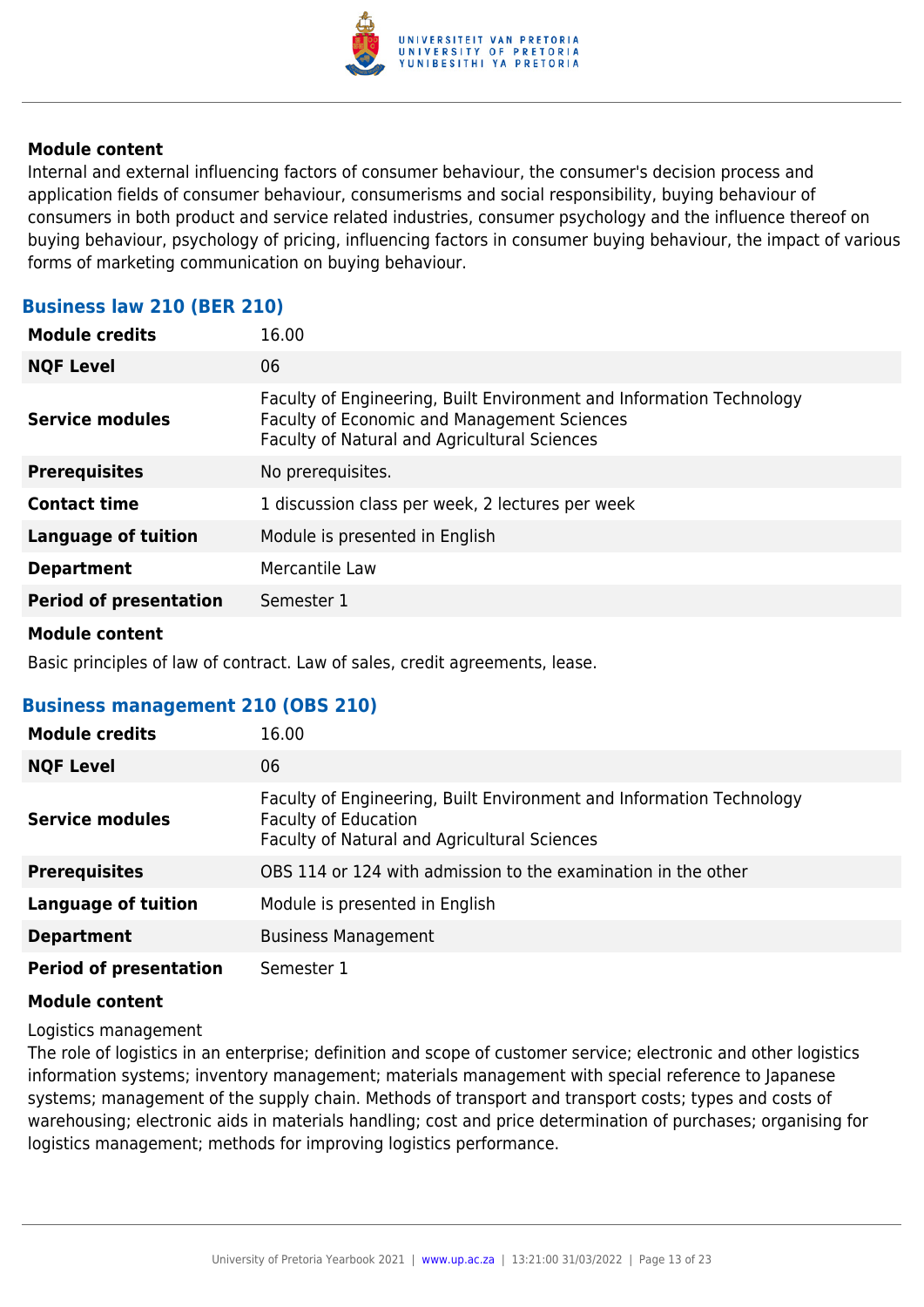

## **Business management 220 (OBS 220)**

| <b>Module credits</b>         | 16.00                                                                                                                                                 |
|-------------------------------|-------------------------------------------------------------------------------------------------------------------------------------------------------|
| <b>NQF Level</b>              | 06                                                                                                                                                    |
| <b>Service modules</b>        | Faculty of Engineering, Built Environment and Information Technology<br><b>Faculty of Education</b><br>Faculty of Natural and Agricultural Sciences   |
| <b>Prerequisites</b>          | OBS 114 or 124 with admission to the examination in the other. Students from<br>other Faculties are required to have 50% for Mathematics in Grade 12. |
| <b>Contact time</b>           | 3 lectures per week                                                                                                                                   |
| <b>Language of tuition</b>    | Module is presented in English                                                                                                                        |
| <b>Department</b>             | <b>Business Management</b>                                                                                                                            |
| <b>Period of presentation</b> | Semester 2                                                                                                                                            |

#### **Module content**

Project management and negotiations:

Introduction Project management concepts; needs identification; the project, the project manager and the project team; types of project organisations; project communication and documentation. Planning and control: planning, scheduling and schedule control of projects; resource considerations and allocations; cost planning and performance evaluation.

Negotiation and collective bargaining: The nature of negotiation; preparation for negotiation; negotiating for purposes of climate creation; persuasive communication; handling conflict and aggression; specialised negotiation and collective bargaining in the South African context.

## **Consumer facilitation 222 (VBF 222)**

| <b>Module credits</b>         | 8.00                              |
|-------------------------------|-----------------------------------|
| <b>NQF Level</b>              | 06                                |
| <b>Contact time</b>           | 1 lecture per week                |
| <b>Language of tuition</b>    | Module is presented in English    |
| <b>Department</b>             | <b>Consumer and Food Sciences</b> |
| <b>Period of presentation</b> | Semester 2                        |

#### **Module content**

Consumer decision making (determinants of informed, responsible consumer decisions, complexity of consumer decisions), consumer satisfaction, consumer socialisation (consumer education; development of consumer skills); consumerism (consumer protection) and consumer complaint behaviour. Gender issues in consumer decision-making, expenditure patterns of the diverse South African consumer market and globalisation. The UN sustainable development goals #5 and 12 are addressed in this module and all projects are focused on responsible consumption behaviour.

## **Food commodities and preparation 210 (VDS 210)**

| <b>Module credits</b> |  |
|-----------------------|--|
|-----------------------|--|

**Module credits** 18.00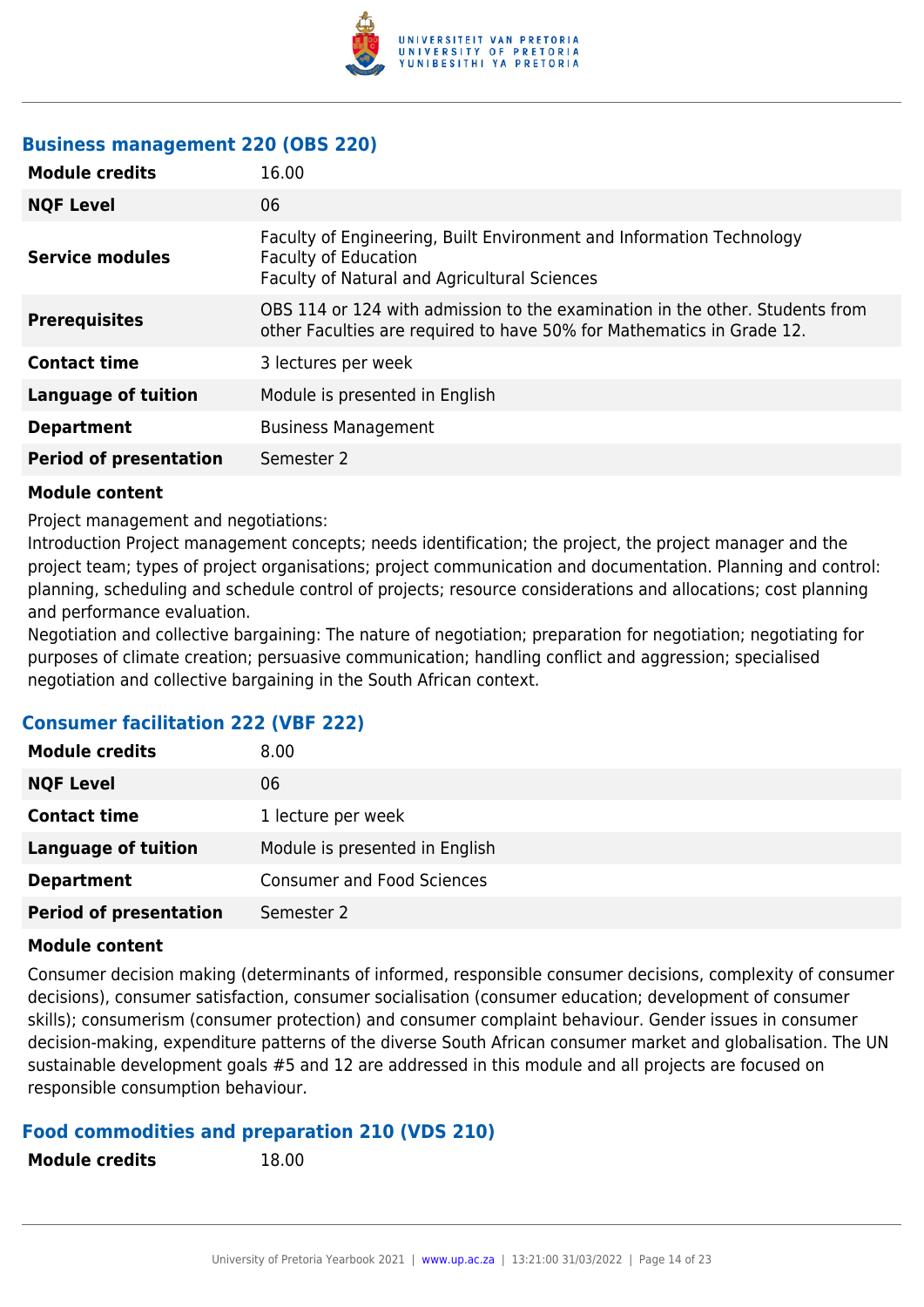

| <b>NQF Level</b>              | 06                                        |
|-------------------------------|-------------------------------------------|
| <b>Service modules</b>        | <b>Faculty of Health Sciences</b>         |
| <b>Prerequisites</b>          | VDS 121                                   |
| <b>Contact time</b>           | 1 practical per week, 3 lectures per week |
| <b>Language of tuition</b>    | Module is presented in English            |
| <b>Department</b>             | <b>Consumer and Food Sciences</b>         |
| <b>Period of presentation</b> | Semester 1                                |

Module 1: The study of different food systems with regard to food preparation. Physical and chemical properties and the influence of the composition in food preparation.

Module 2: Food preparation basics of the following: soups and sauces, fruit and vegetables; salads; frozen desserts; gelatine.

Module 3: Origin and development of food habits; Factors influencing habits and choice; Dynamics of food habits.

Influence of religion on food habits. Food habits of different ethnic groups.

All modules encompass sustainable food preparation practices through the principles of waste management, including the utilising and minimization of food waste and portion control. Sustainability is addressed by the food practices of local ethnic cultures, the ingredients used by these cultures and how to utilise these ingredients and substituting ingredients with local alternatives.

#### **Food commodities and preparation 221 (VDS 221)**

| <b>Module credits</b>         | 18.00                                     |
|-------------------------------|-------------------------------------------|
| <b>NQF Level</b>              | 06                                        |
| <b>Service modules</b>        | <b>Faculty of Health Sciences</b>         |
| <b>Prerequisites</b>          | <b>VDS 210</b>                            |
| <b>Contact time</b>           | 1 practical per week, 3 lectures per week |
| <b>Language of tuition</b>    | Module is presented in English            |
| <b>Department</b>             | <b>Consumer and Food Sciences</b>         |
| <b>Period of presentation</b> | Semester 2                                |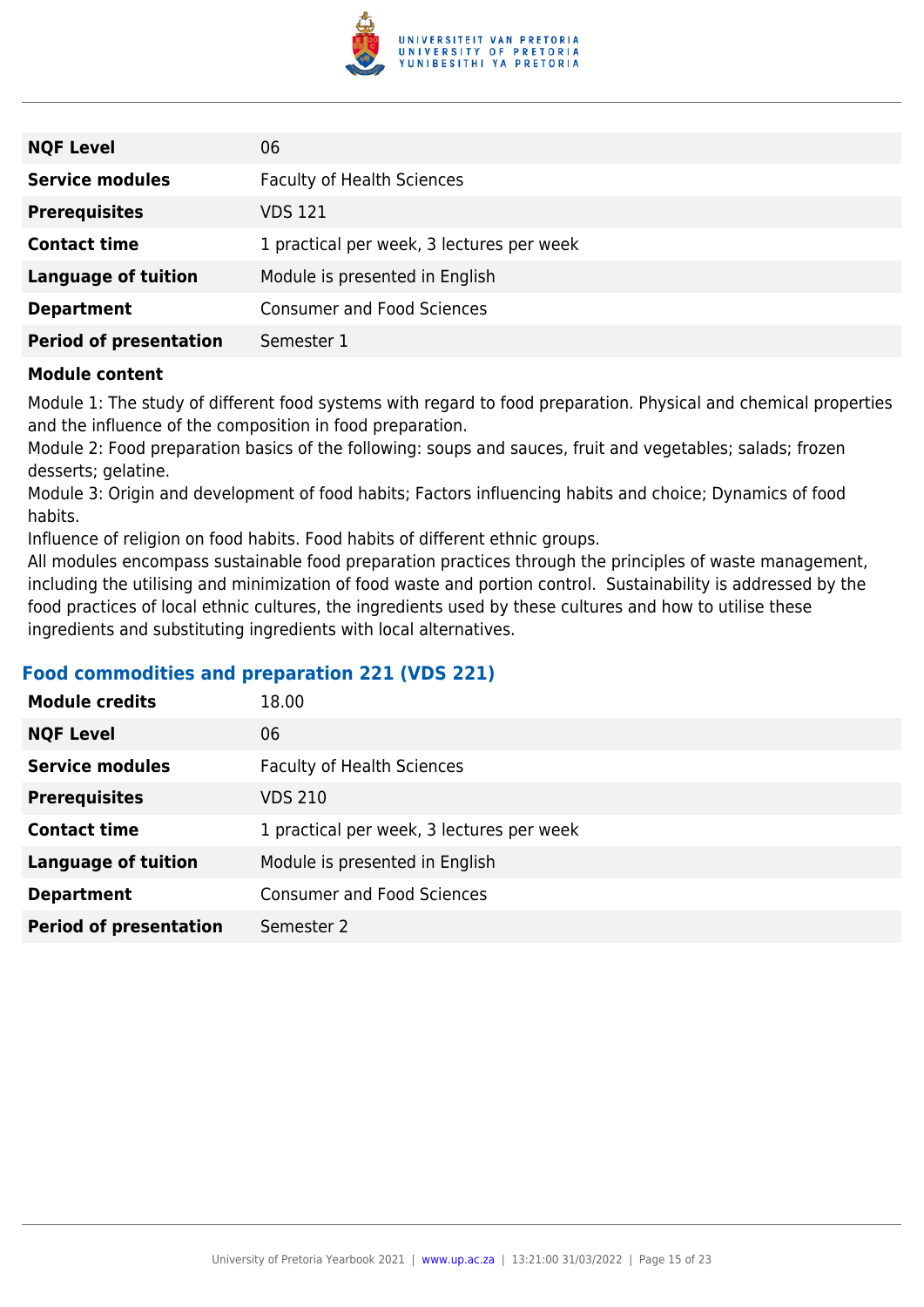

Module 1: The study of different food systems with regard to food preparation. Physical and chemical properties and the influence of the composition in food preparation.

Module 2: Food preparation basics of the following: meat; poultry; fish, legumes, eggs and milk, baked products (whole spectrum); leavening agents.

Module 3: The influence of culture on cuisines. Study of the cuisines of selected African, European and Eastern countries.

All modules encompass sustainable food preparation practices through the principles of waste management, including the utilising and minimization of food waste and portion control. Sustainability is addressed by the food practices of local ethnic cultures, the ingredients used by these cultures and how to utilise these ingredients and substituting ingredients with local alternatives.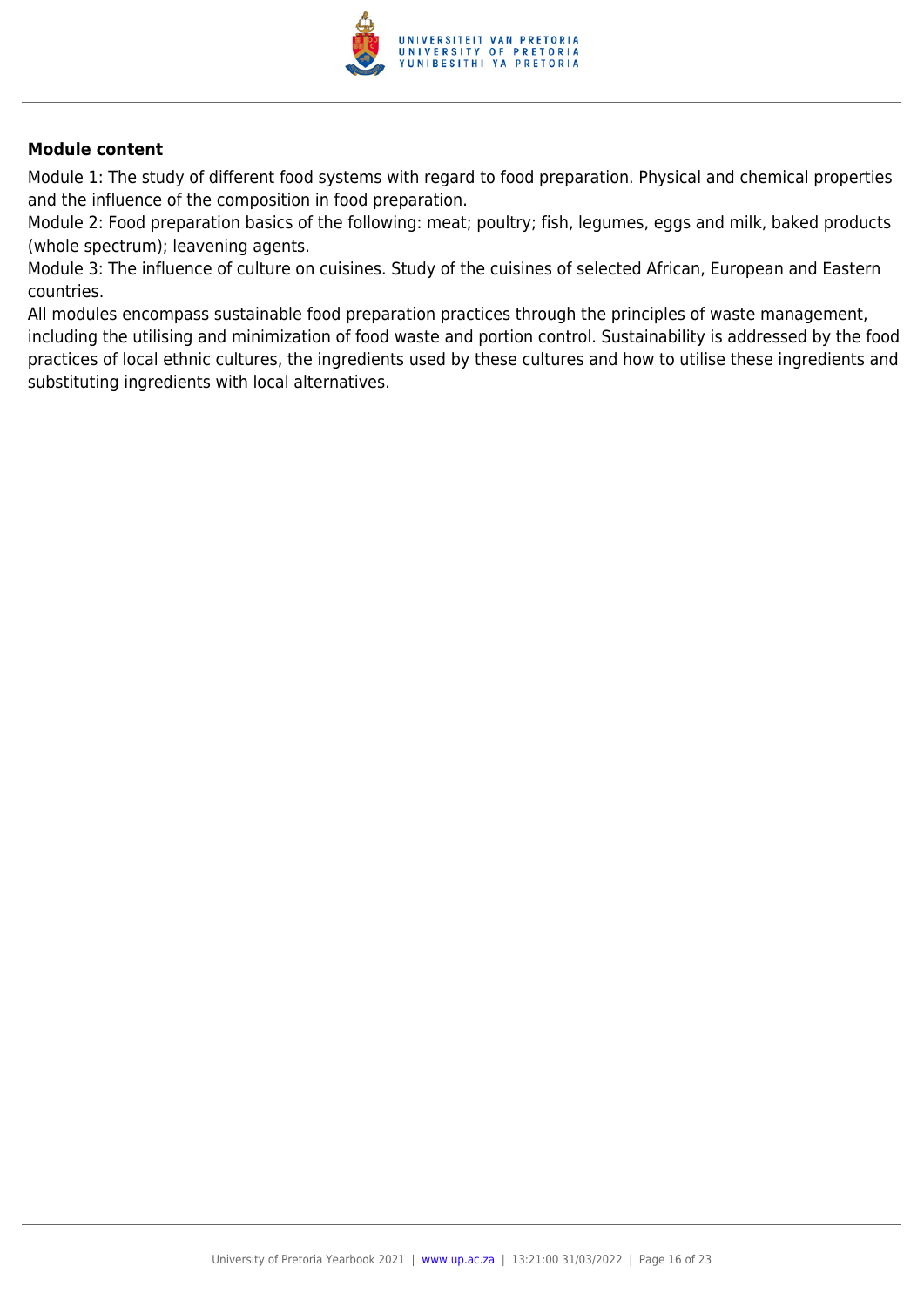

## Curriculum: Year 3

**Minimum credits: 143**

## **Core modules**

#### **Marketing research 314 (BEM 314)**

| <b>Module credits</b>         | 20.00                                                                        |
|-------------------------------|------------------------------------------------------------------------------|
| <b>NQF Level</b>              | 07                                                                           |
| Service modules               | <b>Faculty of Humanities</b><br>Faculty of Natural and Agricultural Sciences |
| <b>Prerequisites</b>          | <b>BEM 120 and STK 110 GS</b>                                                |
| <b>Contact time</b>           | 3 lectures per week                                                          |
| <b>Language of tuition</b>    | Module is presented in English                                               |
| <b>Department</b>             | Marketing Management                                                         |
| <b>Period of presentation</b> | Semester 1                                                                   |

#### **Module content**

The role of marketing research, the process of marketing research, interpretation of secondary research, qualitative research, survey research, observation, measurement and attitude scaling, questionnaire design, sampling design and sampling procedures, basic data analysis, descriptive statistical analysis, interpretation and reporting of results, research report writing.

#### **Aesthetics: Product, consumer and environment 320 (EST 320)**

| <b>Module credits</b>         | 8.00                              |
|-------------------------------|-----------------------------------|
| <b>NQF Level</b>              | 07                                |
| <b>Prerequisites</b>          | OBG 111                           |
| <b>Contact time</b>           | 2 lectures per week               |
| <b>Language of tuition</b>    | Module is presented in English    |
| <b>Department</b>             | <b>Consumer and Food Sciences</b> |
| <b>Period of presentation</b> | Semester 1                        |

#### **Module content**

Introduction to aesthetics. The interaction between environment and consumers' aesthetic experience. Visual merchandising: basic components; tools and techniques; planning in clothing, interior and foods retail settings. Visual merchandising planning. Use of sustainable strategies in visual merchandising planning in clothing, interior and foods retail settings. This module addresses UN sustainable development goals: 8 (decent work and economic growth), 9 (industry innovation and infrastructure) and 12 (responsible consumption and production).

#### **Food service management 321 (VDB 321)**

**Module credits** 18.00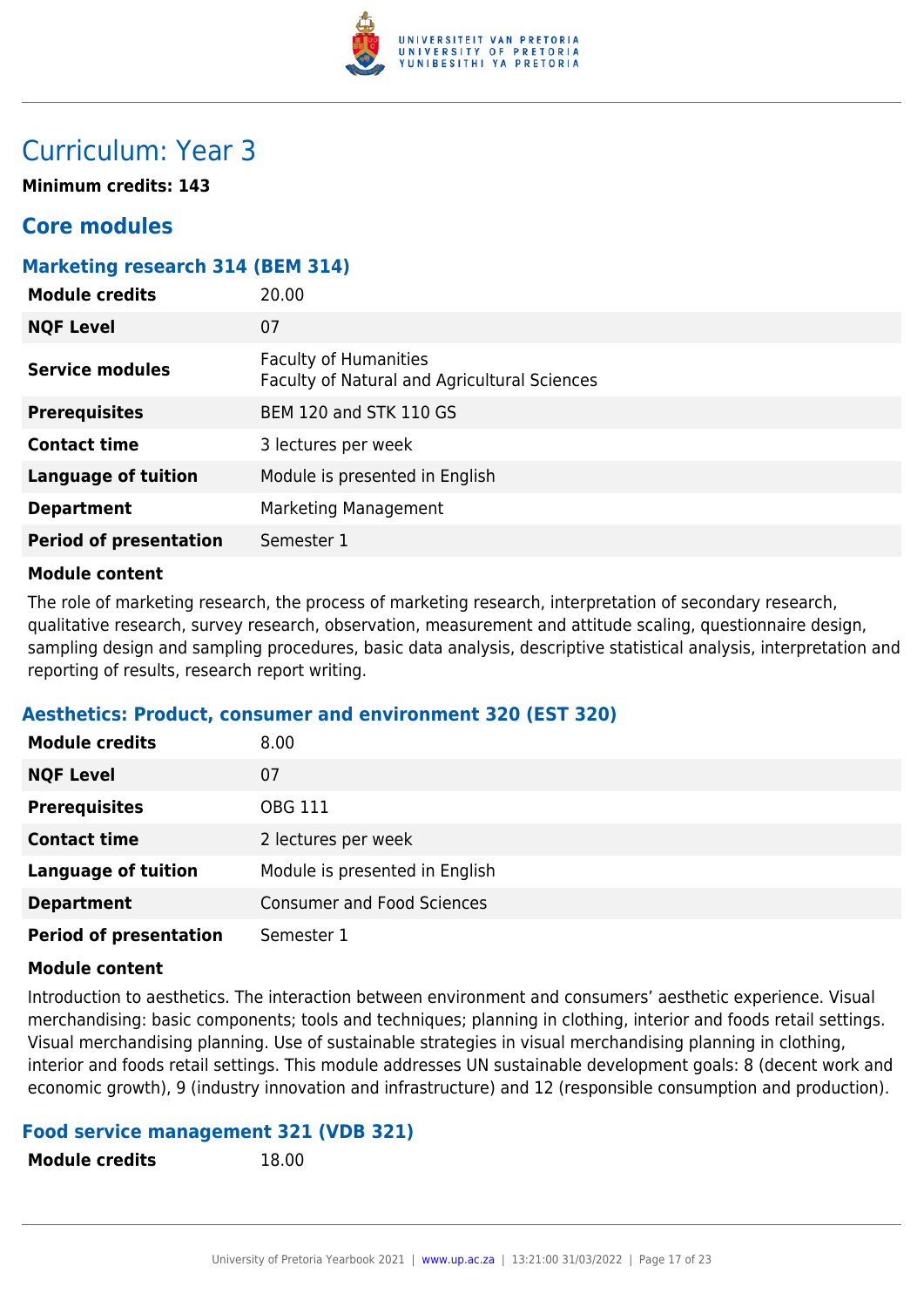

| <b>NQF Level</b>              | 07                                                    |
|-------------------------------|-------------------------------------------------------|
| <b>Service modules</b>        | <b>Faculty of Health Sciences</b>                     |
| <b>Prerequisites</b>          | Natural and Agricultural Sciences students: VDS 322 # |
| <b>Contact time</b>           | 1 practical per week, 3 lectures per week             |
| <b>Language of tuition</b>    | Module is presented in English                        |
| <b>Department</b>             | <b>Consumer and Food Sciences</b>                     |
| <b>Period of presentation</b> | Semester 2                                            |

Planning and layout of food service units for different food service systems. Equipment for food services. Factors influencing the choice and purchasing of equipment for different food service units. Hygiene and safety in food services. management in food service systems. Financial management in food services.

## **Nutrition (Capita Selecta from HNT 210) 310 (VDG 310)**

| <b>Module credits</b>         | 17.00                                     |
|-------------------------------|-------------------------------------------|
| <b>NQF Level</b>              | 07                                        |
| <b>Prerequisites</b>          | No prerequisites.                         |
| <b>Contact time</b>           | 1 practical per week, 3 lectures per week |
| <b>Language of tuition</b>    | Module is presented in English            |
| <b>Department</b>             | <b>Consumer and Food Sciences</b>         |
| <b>Period of presentation</b> | Semester 1                                |

#### **Module content**

The study of nutrients and water regarding their chemical composition, characteristics, basic digestion, absorption, metabolism, functions, food sources and symptoms of deficiency and toxicity. Energy metabolism. Dietary recommendations and guidelines, dietary guides and meal planning. The use and application of food composition tables in dietary analysis.

#### **Nutrition (Capita Selecta from HNT 220) 320 (VDG 320)**

| <b>Module credits</b>         | 17.00                                     |
|-------------------------------|-------------------------------------------|
| <b>NQF Level</b>              | 07                                        |
| <b>Prerequisites</b>          | No prerequisites.                         |
| <b>Contact time</b>           | 1 practical per week, 3 lectures per week |
| <b>Language of tuition</b>    | Module is presented in English            |
| <b>Department</b>             | <b>Consumer and Food Sciences</b>         |
| <b>Period of presentation</b> | Semester 2                                |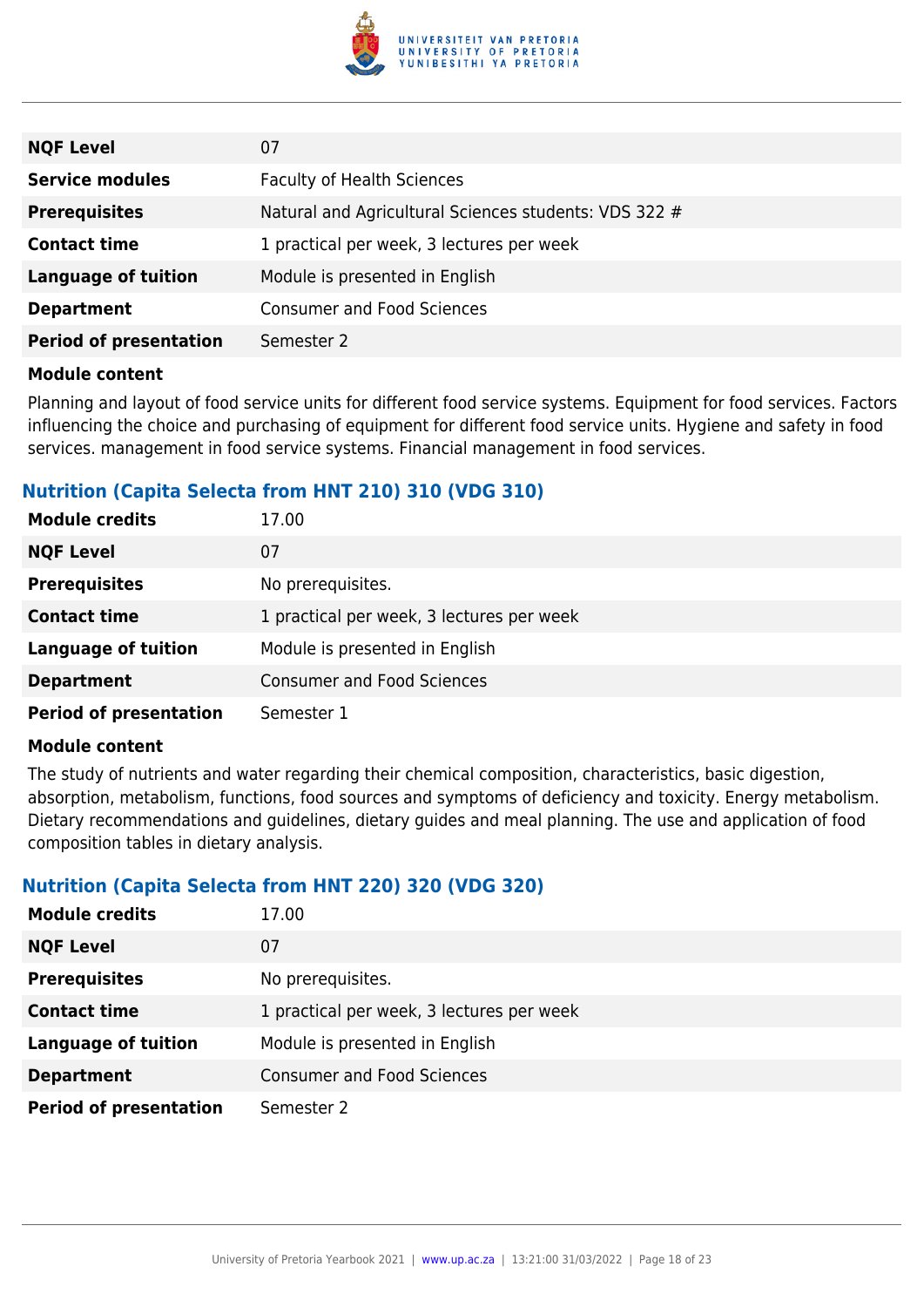

The role of nutrition in the life cycle: Prevention of lifestyle related diseases such as osteoporosis, cancer, coronary heart disease, tooth decay. Protein energy malnutrition and obesity.

#### **Large-scale food production and restaurant management 322 (VDS 322)**

| <b>Module credits</b>         | 31.00                                      |
|-------------------------------|--------------------------------------------|
| <b>NQF Level</b>              | 07                                         |
| <b>Service modules</b>        | <b>Faculty of Health Sciences</b>          |
| <b>Prerequisites</b>          | <b>VDS 210 and VDS 221</b>                 |
| <b>Contact time</b>           | 3 lectures per week, 3 practicals per week |
| <b>Language of tuition</b>    | Module is presented in English             |
| <b>Department</b>             | <b>Consumer and Food Sciences</b>          |
| <b>Period of presentation</b> | Semester 2                                 |

#### **Module content**

Module 1: Restaurant management. Table setting, table serving, wine service, food and wine pairing, beverage management.

Module 2: Menu planning for different food service systems and styles of food service.

Module 3: Large scale food procurement, consumption and storage.

Practical work: Principles of large-scale food preparation and the practical application thereof in a practical restaurant situation. Recipe formats and adjustment applicable to large-scale food preparation. Work scheduling and the practical exposure to the use of large scale catering equipment in a real life situation.

The UN sustainable development goals #3; 8; 9; 11 and 12 are addressed during the theory components and practical sessions. Projects are focused on identifying not only critical areas of concern but also possible mitigating strategies thus encouraging initiatives to achieve good health and well-being, responsible industry consumption, production community engagement and economic growth.

## **Food safety and hygiene 354 (VDS 354)**

| <b>Module credits</b>         | 12.00                                     |
|-------------------------------|-------------------------------------------|
| <b>NQF Level</b>              | 07                                        |
| <b>Prerequisites</b>          | No prerequisites.                         |
| <b>Contact time</b>           | 1 practical per week, 2 lectures per week |
| <b>Language of tuition</b>    | Module is presented in English            |
| <b>Department</b>             | <b>Consumer and Food Sciences</b>         |
| <b>Period of presentation</b> | Semester 2                                |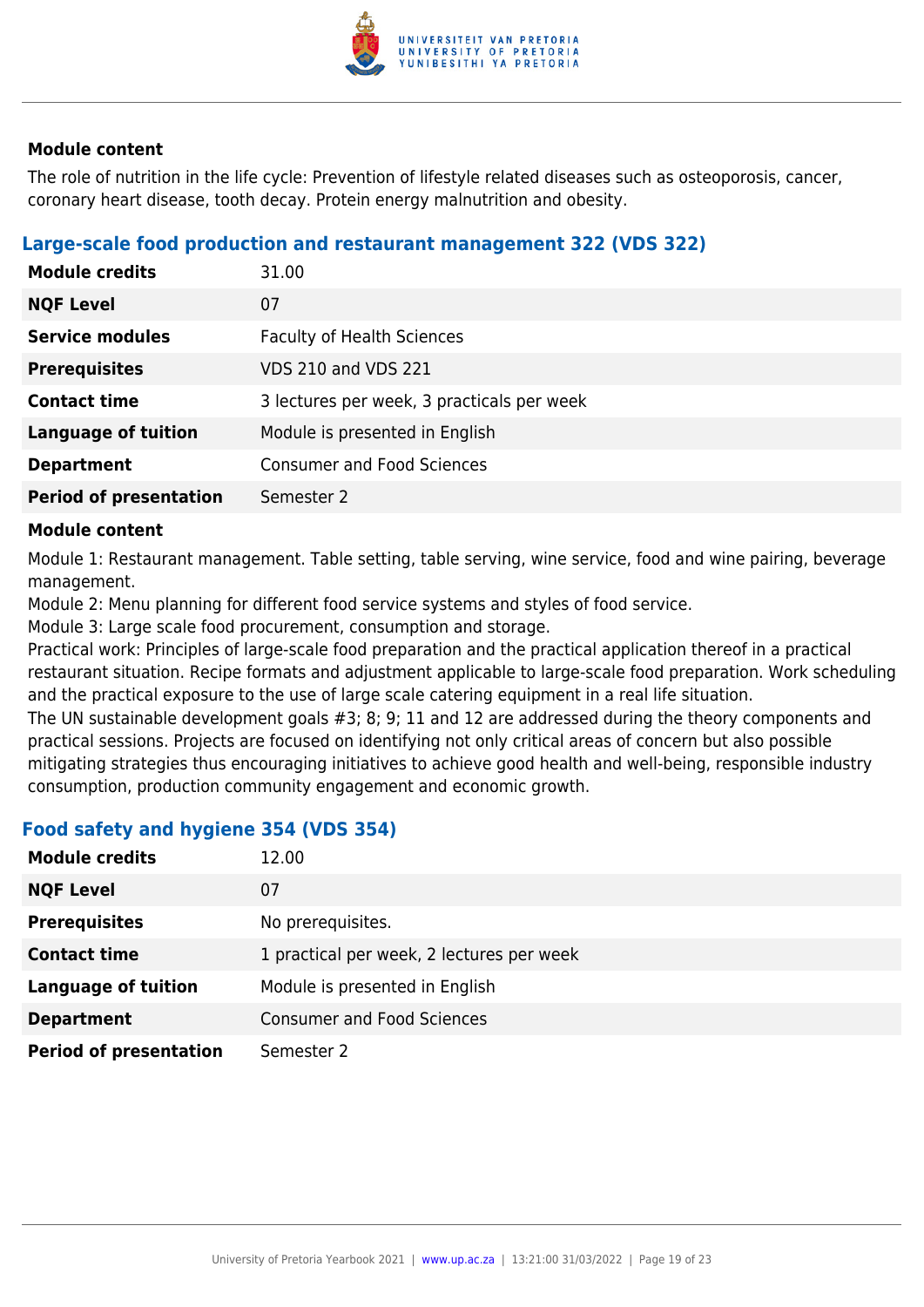

Module 1: General anatomy and morphology of bacteria, viruses and fungi. Basic nutritional requirements of micro-organisms and the effect of environmental factors on microbiological growth. Food decay, food poisoning and preservation of food by micro-organisms. Basic principles involved in disinfections, sterilization and control of microbes; techniques of microbial repression: sterilization by using heat, radiation, filtration, chemicals decimation of numbers.

Module 2: Food safety approached from retail, commercial and institutional angles. Safety issues surrounding food. Principles of food safety and food hygiene; good manufacturing practices; HACCP and risk analysis; employee health, hygiene and safety; Consumer rights and protection; occupational health and safety; health and food safety legislation in South Africa.

#### **Hospitality management 310 (VHM 310)**

| <b>Module credits</b>         | 20.00                              |
|-------------------------------|------------------------------------|
| <b>NQF Level</b>              | 07                                 |
| <b>Prerequisites</b>          | No prerequisites.                  |
| <b>Contact time</b>           | 2 hours per week (hybrid teaching) |
| <b>Language of tuition</b>    | Module is presented in English     |
| <b>Department</b>             | <b>Consumer and Food Sciences</b>  |
| <b>Period of presentation</b> | Semester 1                         |

#### **Module content**

This module is designed to provide students with an in-depth understanding and knowledge of the management aspects of hospitality operations, relating to all the operational aspects completed in the undergraduate course. The application of these management principles will enable the student to develop an operational plan for a tourism organisation, in a very practical manner.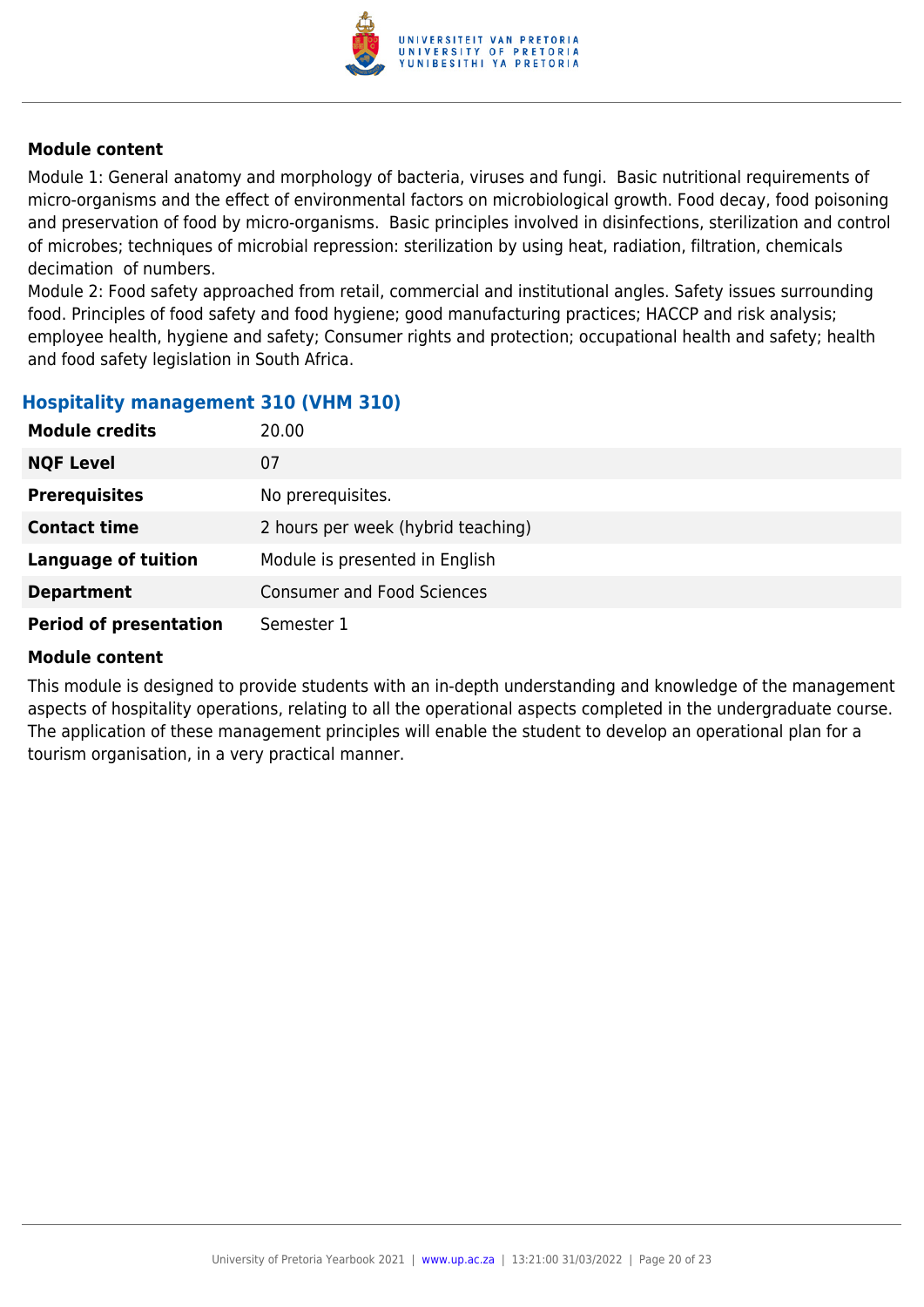

## Curriculum: Final year

## **Minimum credits: 130**

#### **Additional information:**

OPI 400 (Experiential training in industry): During the first to fourth years of study students must complete a total of 480 hours experiential training in the industry to develop practical and occupational skills, participate in community engagement and provide service learning. This is equal to 3 weeks x40 hours (120 hours) per year for the first to third year and 6 weeks x 40 hours in the fourth year to include event management, according to requirements as determined by the head of department. These credits include evidence of experiential training, service learning and community engagement during the four years of the study programme and must be successfully completed together with a complete portfolio before the degree will be conferred. Please note: Various practical and industry interaction activities support the theoretical component of TBE 220, 310 and VDS 322,VDS 414 & 424 and take place after hours to develop practical and industry skills.

## **Core modules**

## **Experiential training in industry 400 (OPI 400)**

| <b>Module credits</b>         | 5.00                                                       |
|-------------------------------|------------------------------------------------------------|
| <b>NQF Level</b>              | 08                                                         |
| <b>Prerequisites</b>          | Documentation of work experience as required for years 1-3 |
| <b>Contact time</b>           | 1 practical per week                                       |
| <b>Language of tuition</b>    | Afrikaans and English are used in one class                |
| <b>Department</b>             | <b>Consumer and Food Sciences</b>                          |
| <b>Period of presentation</b> | Semester 2                                                 |

#### **Module content**

During the first to fourth years of study students must complete a total of 600 hours experiential training in the industry to develop practical and occupational skills, participate in community engagement and provide service learning. This is equal to 3 weeks x40 hours (120 hours) per year for the first to third year and 6 weeks x 40 hours in the fourth year, including the following:

• event management for Hospitality Management students, according to requirements as determined by the head of department;

or

• a culinary science project application for Culinary Science students, according to requirements as determined by the head of department.

These 'credits' comprise 50 learning hours and the balance of the hours include work-related experience evidence of experiential training, service learning and community engagement during the four years of the degree programme and must be successfully completed together with a complete portfolio before the degree will be conferred.

Please note: Various practical and industry-interaction activities support the theoretical component of VDS 322, 413, 414, 417, 424, 427 and FST 412 (as applicable to the respective Consumer Science programmes) and take place after hours to develop practical and industry skills.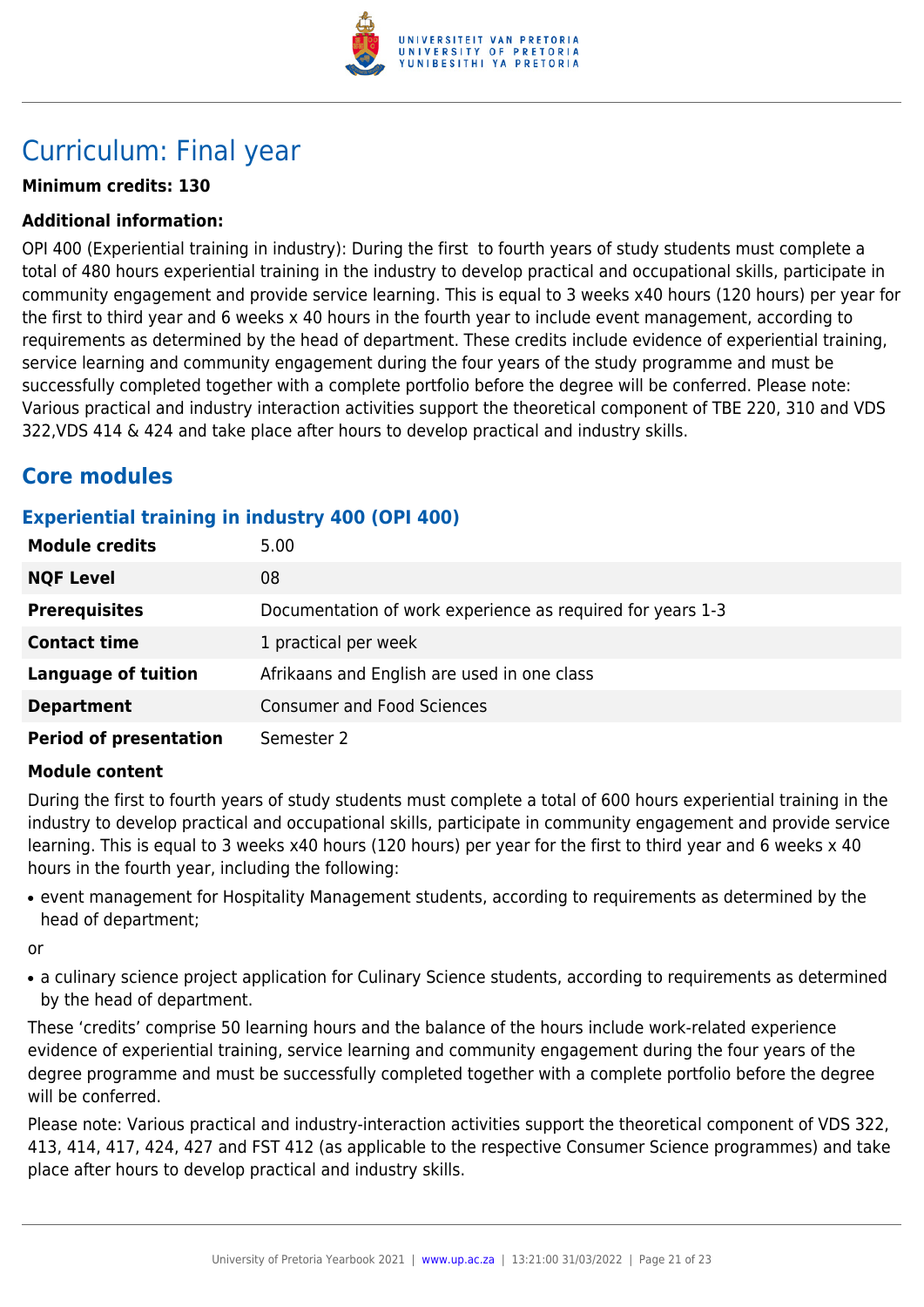

#### **Research project 400 (VBR 400)**

| <b>Module credits</b>         | 30.00                                       |
|-------------------------------|---------------------------------------------|
| <b>NQF Level</b>              | 08                                          |
| <b>Prerequisites</b>          | BEM 314 and Final-year status               |
| <b>Contact time</b>           | 1 lecture per week, 1 practical per week    |
| <b>Language of tuition</b>    | Afrikaans and English are used in one class |
| <b>Department</b>             | <b>Consumer and Food Sciences</b>           |
| <b>Period of presentation</b> | Year                                        |

#### **Module content**

Research methodology. Planning, executing and reporting a research project in clothing retail management; food retail management, hospitality management or culinary science.

#### **Food service management 420 (VDB 420)**

| <b>Module credits</b>         | 21.00                                       |
|-------------------------------|---------------------------------------------|
| <b>NQF Level</b>              | 08                                          |
| <b>Prerequisites</b>          | VDB 321 GS and ABV 320                      |
| <b>Contact time</b>           | 1 practical per week, 3 lectures per week   |
| <b>Language of tuition</b>    | Afrikaans and English are used in one class |
| <b>Department</b>             | <b>Consumer and Food Sciences</b>           |
| <b>Period of presentation</b> | Semester 2                                  |

#### **Module content**

The professional food service manager's roles, responsibilities and characteristics. Contemporary leadership and management styles in food service systems. Professionalism and ethics. Advanced food service systems and production management techniques and training facilitation. Marketing of food services.

All lectures and practical discussion sessions focus on the role of food service management in addressing the UN Sustainable Development Goal #12 to promote sustainable consumption and production patterns. The practical components of presenting a workshop and setting up a small business encourages innovation and entrepreneurial growth and sustainability, thereby addressing the UN Sustainable Development Goal #8 to promote full and productive employment and economic growth.

#### **Recipe development and standardisation 413 (VDS 413)**

| <b>Module credits</b> | 30.00                                       |
|-----------------------|---------------------------------------------|
| <b>NQF Level</b>      | 08                                          |
| <b>Prerequisites</b>  | VDS 310 or VDS 322                          |
| <b>Contact time</b>   | 2 practicals per week, 3 lectures per week  |
| Language of tuition   | Afrikaans and English are used in one class |
| <b>Department</b>     | <b>Consumer and Food Sciences</b>           |